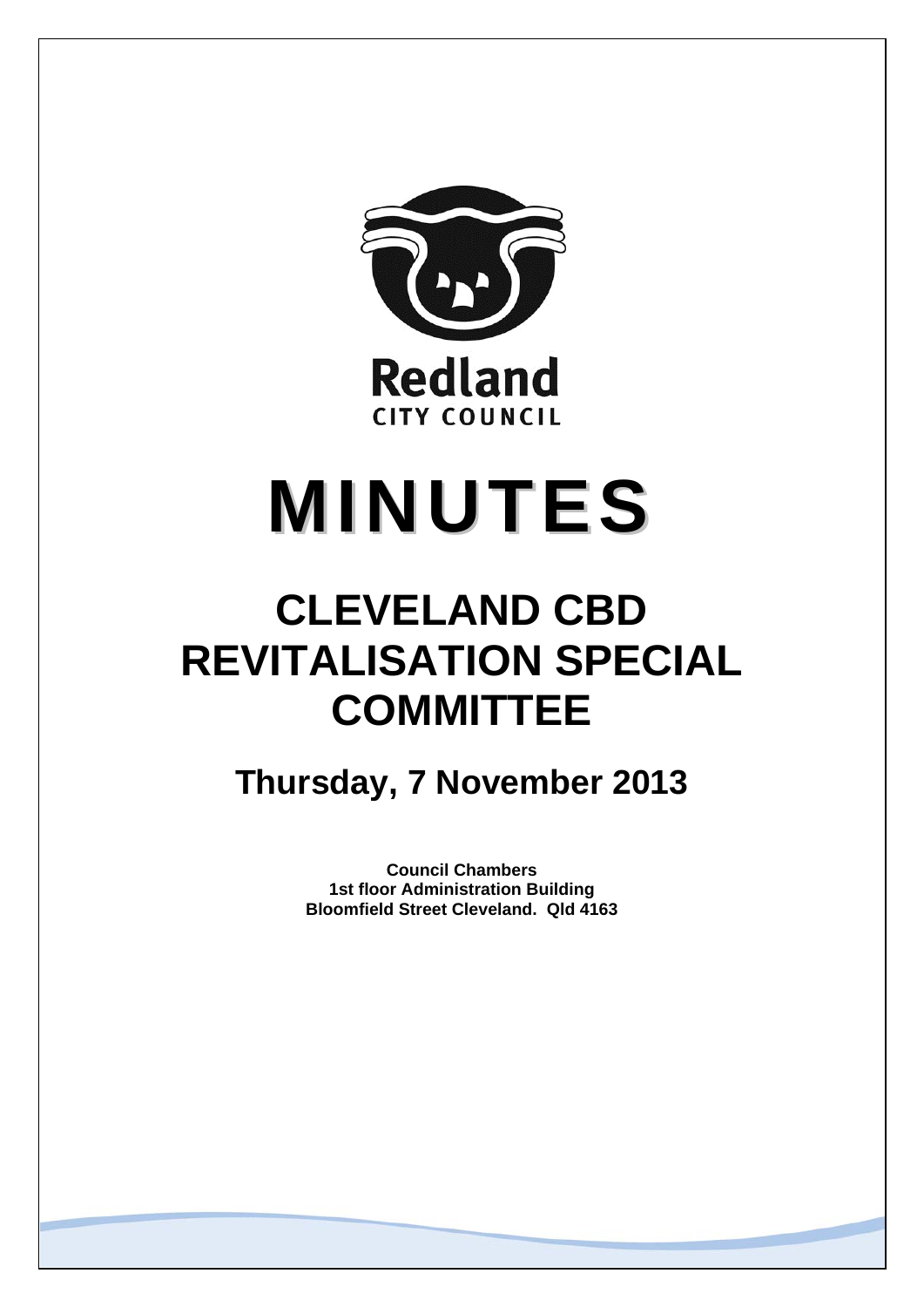### **Table of Contents**

| <b>Item</b> |     |                                                     | <b>Subject</b>                                     | Page No |
|-------------|-----|-----------------------------------------------------|----------------------------------------------------|---------|
|             |     |                                                     |                                                    |         |
| 1           |     |                                                     |                                                    |         |
| $\mathbf 2$ |     |                                                     | RECORD OF ATTENDANCE AND LEAVE OF ABSENCE 1        |         |
| 3           |     |                                                     |                                                    |         |
| 4           |     | <b>DECLARATION OF MATERIAL PERSONAL INTEREST OR</b> |                                                    |         |
| 5           |     |                                                     |                                                    |         |
| 6           |     |                                                     |                                                    |         |
|             | 6.1 |                                                     | JLL CLEVELAND INVESTMENT ATTRACTION STUDY REPORT 2 |         |
| 7           |     |                                                     |                                                    |         |
|             | 7.1 |                                                     |                                                    |         |
|             |     | 7.1.1                                               | CLEVELAND CBD COMMERCIAL INVESTMENT                |         |
|             |     | 7.1.2                                               | CLEVELAND CBD REVITALISATION WORK PROGRAM          |         |
| 8           |     |                                                     |                                                    |         |
|             | 8.1 |                                                     |                                                    |         |
|             |     | 8.1.1                                               |                                                    |         |
| 9           |     |                                                     |                                                    |         |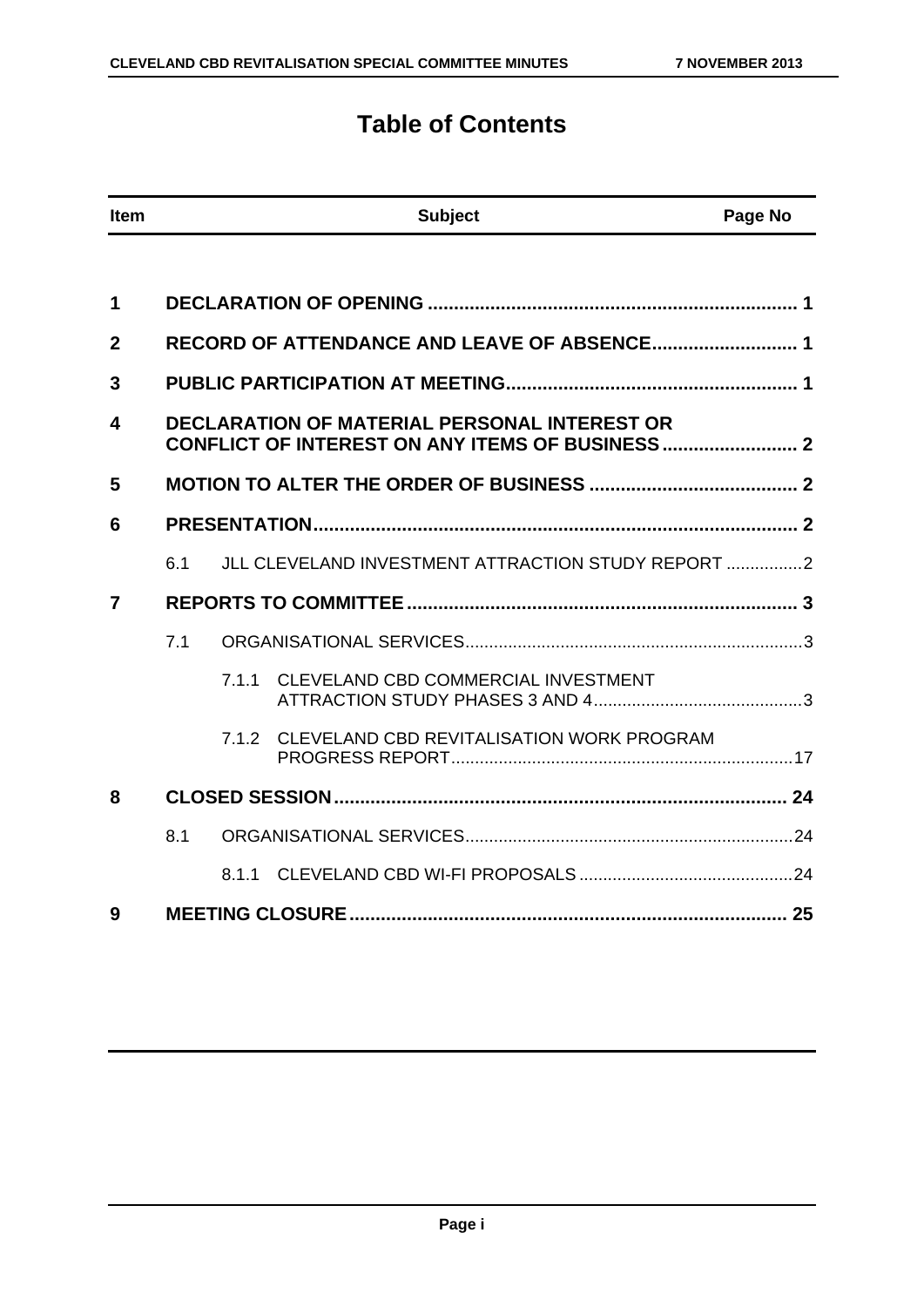### **1 DECLARATION OF OPENING**

The Mayor declared the meeting open at 9.06am.

### **2 RECORD OF ATTENDANCE AND LEAVE OF ABSENCE**

| <b>Members Present:</b>                  |                                                                 |
|------------------------------------------|-----------------------------------------------------------------|
| Cr K Williams                            | Mayor                                                           |
| Cr C Ogilvie                             | <b>Councillor Division 2</b>                                    |
| Cr J Talty                               | <b>Councillor Division 6</b>                                    |
| <b>Committee Manager:</b><br>Mr N Clarke | <b>General Manager Organisational Services</b>                  |
|                                          |                                                                 |
| Officers:                                |                                                                 |
| Mr W Lyon                                | <b>Chief Executive Officer</b>                                  |
| Mrs L Rusan                              | <b>General Manager Community &amp; Customer Services</b>        |
| Mr P Kelley                              | <b>Project Director - Priority Developments</b>                 |
| Mr S Hutchison                           | Principal Advisor - Strategic Planning Priority<br>Developments |
| Observers:                               |                                                                 |
| Cr P Bishop                              | Councillor Division 10 – entered at 9.56am                      |
| Cr P Gleeson                             | Councillor Division 9 – entered at 10.09am                      |
| Cr W Boglary                             | Councillor Division 1 – entered at 11.12am                      |
| Apologies:                               |                                                                 |
| Cr M Edwards                             | <b>Councillor Division 5</b>                                    |
| <b>Cr M Elliott</b>                      | <b>Councillor Division 7</b>                                    |
| Minutes:                                 |                                                                 |
| Mrs E Striplin                           | Acting Corporate Meetings & Registers Team Leader               |

### **COUNCILLOR ABSENCES DURING THE MEETING**

Cr Talty left the meeting at 10.29am (during Item 6.1) and returned at 10.31am.

### **3 PUBLIC PARTICIPATION AT MEETING**

### **MOTION TO ADJOURN MEETING**

| Moved by:    | Cr J Talty   |
|--------------|--------------|
| Seconded by: | Cr C Ogilvie |

That Council adjourn the meeting for a 15 minute public participation segment.

CARRIED 3/0

1. Mr P Stokes, resident of Cleveland, addressed Council on a vision he has regarding transport in the Redlands for Senior Citizens.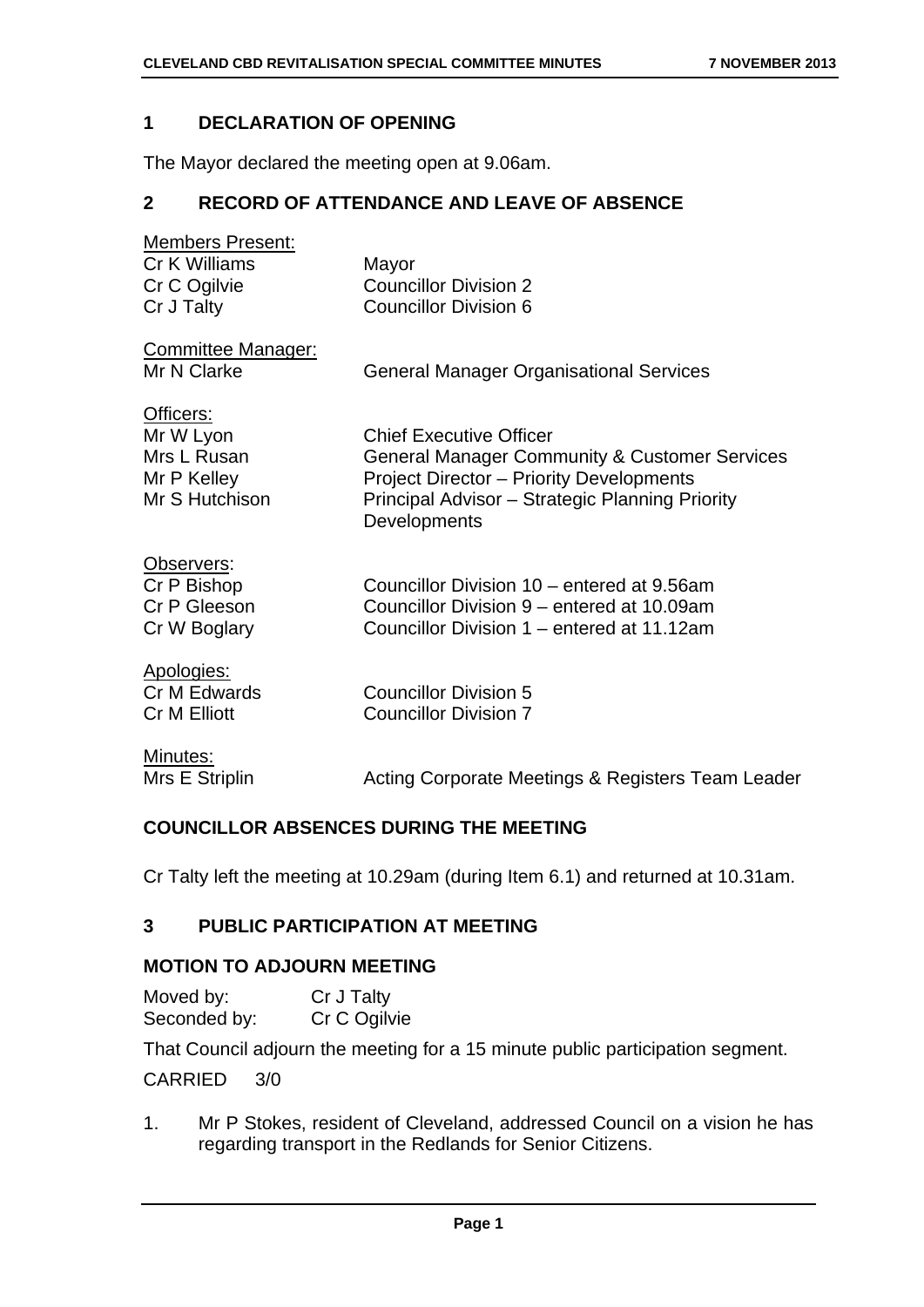### **MOTION TO RESUME MEETING**

| Moved by:    | Cr J Talty   |
|--------------|--------------|
| Seconded by: | Cr C Ogilvie |

That the meeting proceedings resume.

### CARRIED 3/0

### **4 DECLARATION OF MATERIAL PERSONAL INTEREST OR CONFLICT OF INTEREST ON ANY ITEMS OF BUSINESS**

Nil

### **5 MOTION TO ALTER THE ORDER OF BUSINESS**

Nil

### **6 PRESENTATION**

### **6.1 JLL CLEVELAND INVESTMENT ATTRACTION STUDY REPORT**

A presentation was given by Mr Ben Koop from Jones Lange La Salle, on the Cleveland Investment Attraction Study.

The quorum was lost at 10.29am when Cr Talty left chambers and resumed at 10.31am when she returned.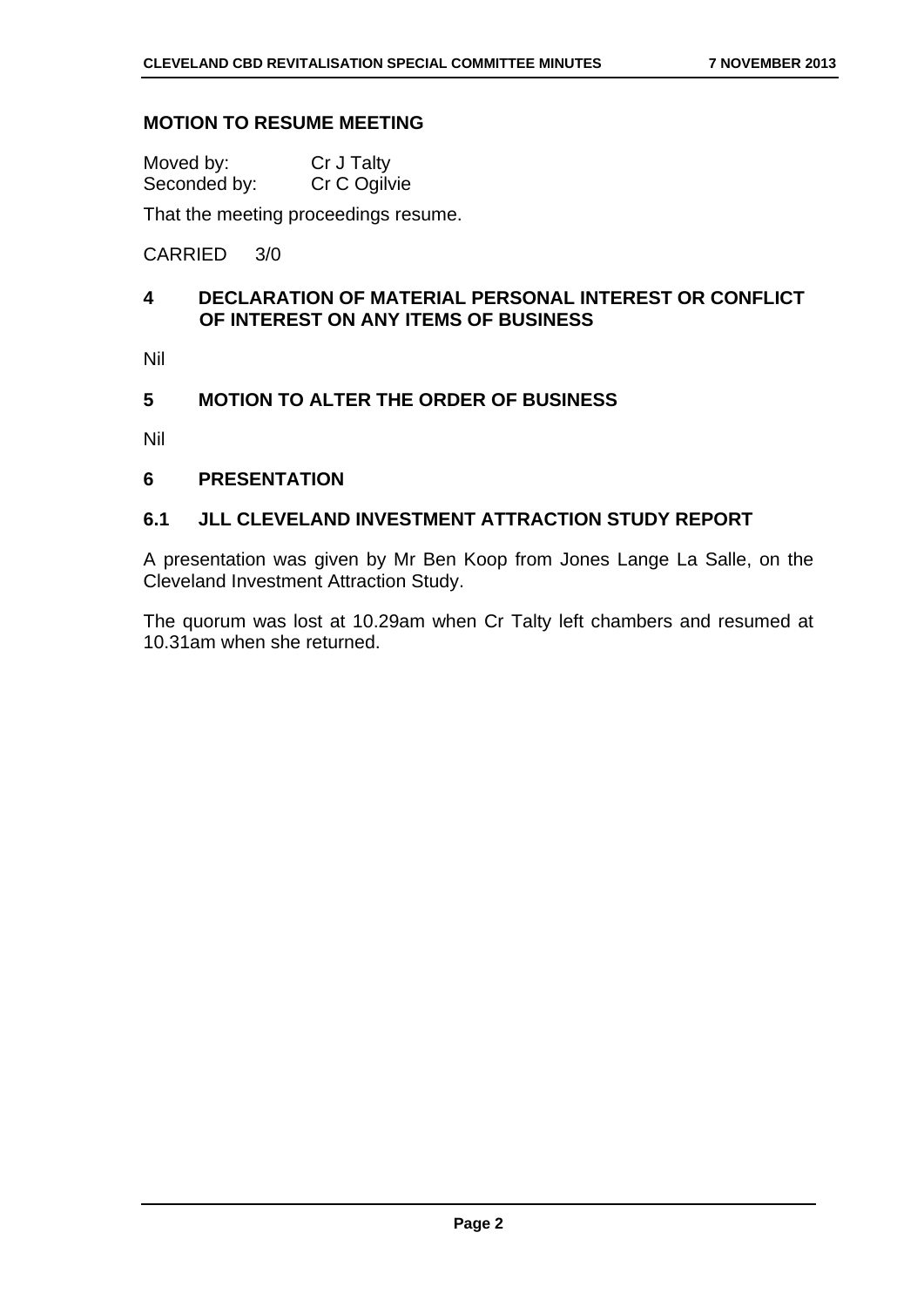### **7 REPORTS TO COMMITTEE**

**7.1 ORGANISATIONAL SERVICES** 

### **7.1.1 CLEVELAND CBD COMMERCIAL INVESTMENT ATTRACTION STUDY PHASES 3 AND 4**

**Dataworks Filename: ED Planning - Cleveland CBD - Proposed Work Program** 

> **LUP Projects - Cleveland CBD Commercial Investment Attraction Study Phases 3 and 4**

**Attachment: Cleveland CBD Commercial Investment Attraction Strategy Final October 2013**

**Authorising Officer** 

 $201100$ 

**Nick Clarke General Manager Organisational Services** 

**Project Manager Priority Development Areas** 

**Responsible Officer:** Peter Kelley

**Author: Douglas Hunt Principal Adviser Strategic Economic Development** 

### **PURPOSE**

The purpose of this report is to seek the Cleveland CBD Revitalisation Committee's consideration of phases three and four of the Cleveland CBD Commercial Investment Attraction Study undertaken by Jones Lang LaSalle. The report outlines the findings from phases three and four of the study providing feasibility analysis of potential development projects for the Cleveland CBD. The third and fourth phases of the report were included as part of the existing Cleveland CBD CIAS report and commence from Section 15 – Cleveland CBD Feasibility Assessment, when referring to the attached report.

### **BACKGROUND**

The Cleveland CBD Revitalisation Special Committee Council resolved at its General Meeting of 25<sup>th</sup> March 2013 to adopt the Cleveland CBD Revitalisation Special Committee Work Plan. Section C of that work plan (see attachment 1) involved the development of a series of economic analysis one of which included undertaking a revitalisation strategy that would incorporate a number of objectives:

 To undertake a detailed market analysis to determine the most likely development properties, and what strategies for those properties would ensure RCC has a good chance of attracting investors;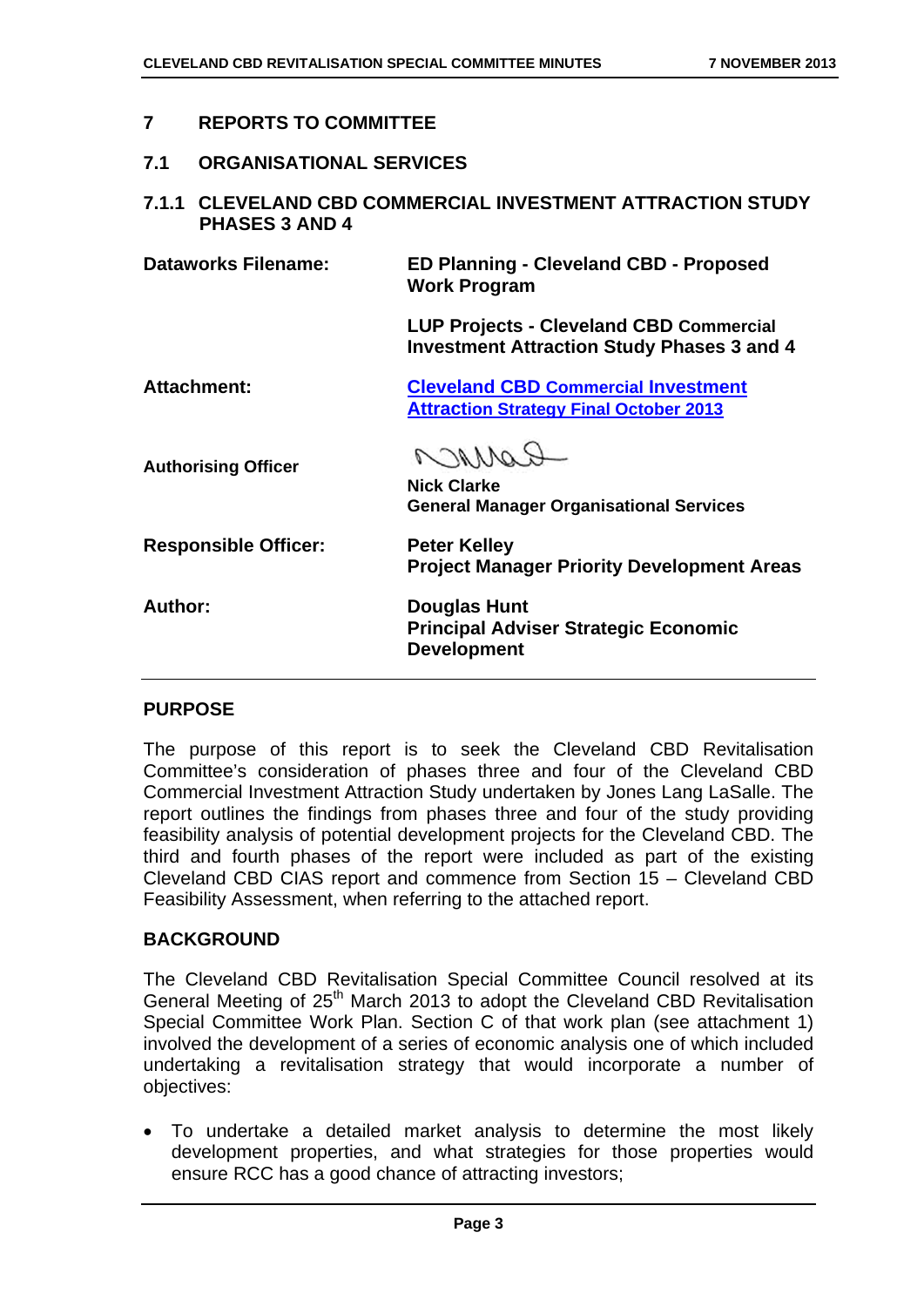- A detailed market assessment to help demonstrate the centres strength and attract the developers capable of delivering viable projects for the CBD; and
- To provide informed market driven information and feasibility analysis concerning the types of land uses and commercial development the Cleveland CBD can support, in line with the intentions of the Master plan.

In line with the objectives of the project, there are four key elements to this project. They comprise the following:

- 1. Developing an economic baseline assessment for the Cleveland CBD that identifies the target market and business/sector profile that Council should seek to target for the Cleveland CBD;
- 2. Defining the competitive advantages of the Cleveland CBD;
- 3. Identifying specific investors to locate and invest in the Cleveland CBD, including the identification of financially viable catalytic project sites on Council owned land that provide commercially oriented development options that potentially allow Council to act in a development role and;
- 4. Developing a commercial investment attraction plan for the Cleveland CBD.

### **ISSUES**

The Cleveland CBD Commercial Investment Attraction Study phases three and four has been completed by Jones Lang LaSalle and provides an understanding of the financial viability of developing new projects within the CBD. The methodology for these phases of the study involved testing a number of development scenarios and determining what land uses development densities are likely to be viable.

The types of development chosen by Jones Lang La Salle for the feasibility study were selected based on their market supportability in the current market as this will enable Council to actively market the options to developers. In addition to this, the sites chosen were those identified in the Cleveland Master Plan as catalyst sites held by Council. This will enable Council to facilitate development of the sites, sourcing revenue through the sale of the sites, or by engaging in some form of partnership with the private sector.

Seven scenarios were tested by Jones Lang La Salle in the development of the feasibility assessment (sensitivity analysis was conducted on a number of the scenarios to analyse a number of variables). These included:

### **1. Scenarios 1 – 3 Development of Redland City Council Offices**

*Scenario 1 -* The first scenario examined the development of a multi-rise office building (no retail space) on the corner of Wynyard and Queen Street. The assumptions included a smaller floor plate for the building, in order to allow for other tenants to occupy space in the building and car parking. It was found that this option was viable based on commercial parameters. Table 1 below lists the key parameters: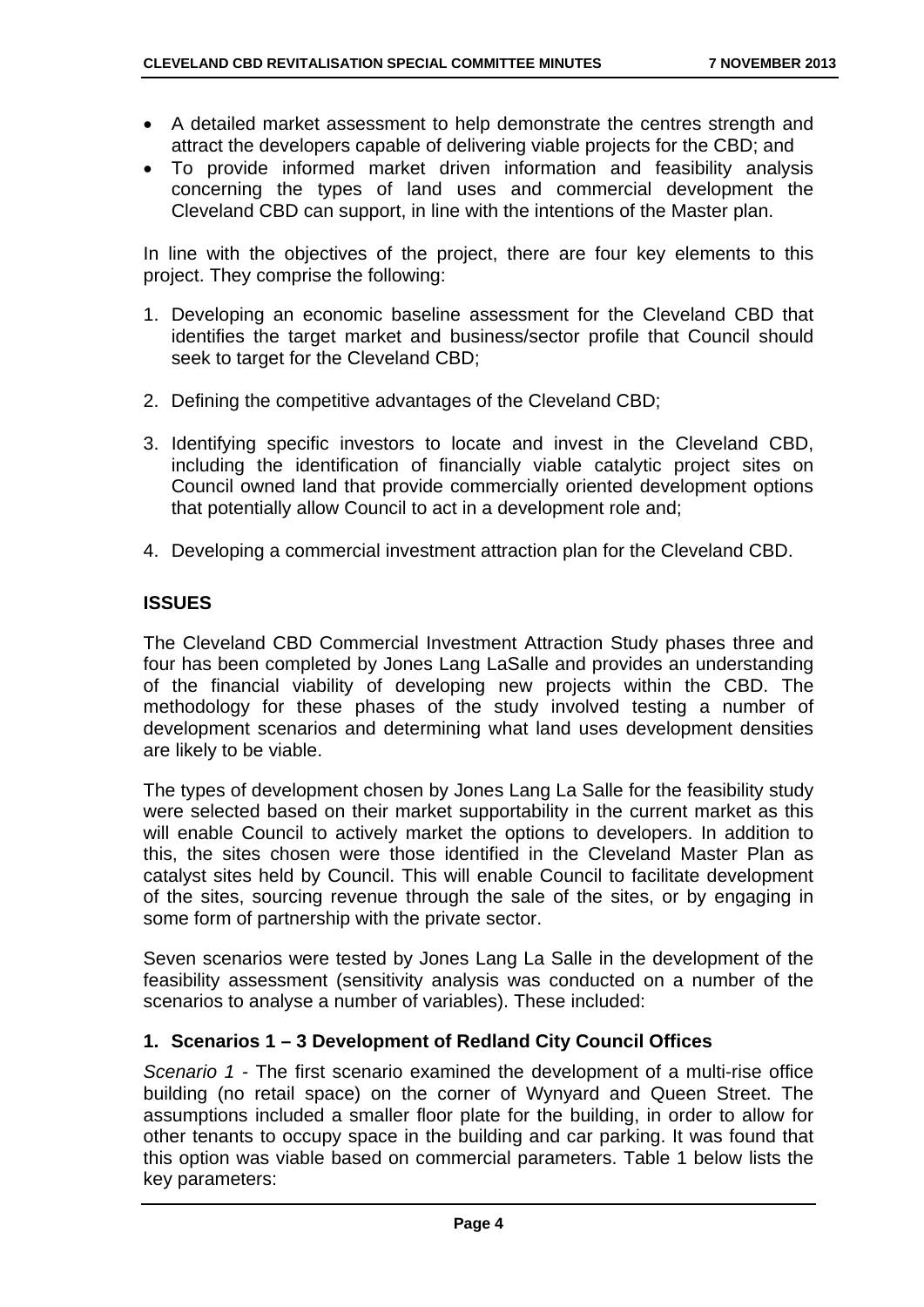| <b>Scenario 1</b>          | <b>Queen Street</b>         |
|----------------------------|-----------------------------|
|                            | <b>(Stockland Car Park)</b> |
| <b>Site</b>                | 2,427sqm                    |
| <b>GFA</b>                 | 10,000sqm                   |
| <b>NLA</b>                 | 9,124sqm                    |
| <b>Ground floor retail</b> | Nil                         |
| Levels                     | 8                           |
| Car parking configuration  | 2 levels + on-grade         |
| Car parking ratio          | 1:50                        |
| <b>Floor plates</b>        | 1,300sqm                    |
| <b>Land costs</b>          | \$750/sqm                   |
| Rent (office)              | \$350 net                   |
| Rent (retail)              | N/A                         |
| Parking rent               | \$150/bay p.c.m.            |
| Capitalisation rate*       | 8.50%                       |
| <b>Estimated Profit</b>    | \$3.85m                     |
| <b>ROC</b>                 | 10.5%                       |

**Table 1**: Scenario 1 multi-rise office building no retail

\*Assumes 15 year lease

*Scenario 1A –* This scenario added ground floor retail to the development, to determine the impact this would have on ROC for the development. The findings from the analysis again highlighted that this was viable using commercial parameters, table 2 below highlights the key parameters.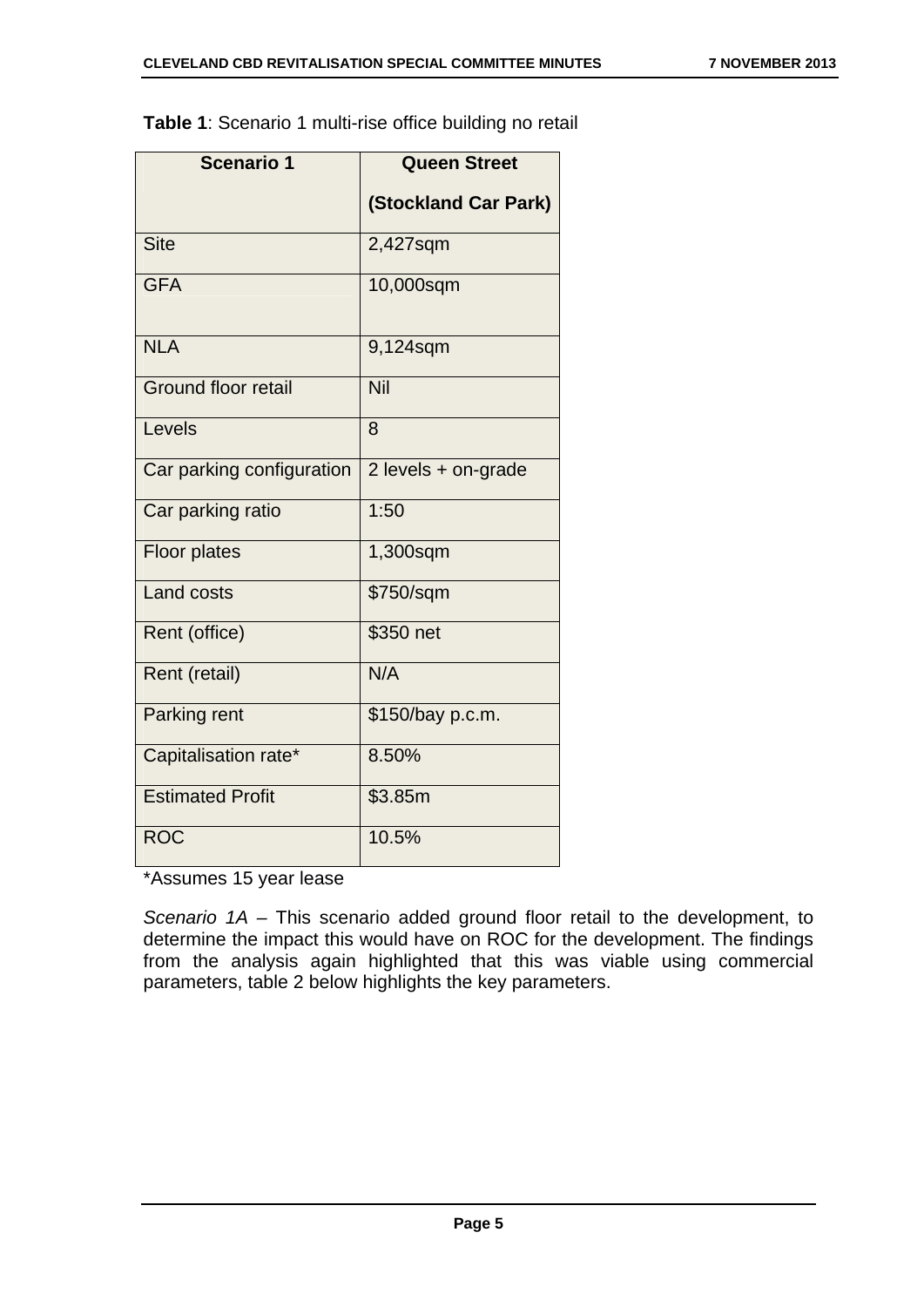| Table 2: Scenario 1a multi-rise incorporating retail component |  |
|----------------------------------------------------------------|--|
|----------------------------------------------------------------|--|

| Scenario 1 a               | <b>Queen Street</b>         |
|----------------------------|-----------------------------|
|                            | <b>(Stockland Car Park)</b> |
|                            | and retail                  |
| <b>Site</b>                | 2,427sqm                    |
| <b>GFA</b>                 | 10,000sqm                   |
| <b>NLA</b>                 | 9,124sqm                    |
| <b>Ground floor retail</b> | Nil                         |
| Levels                     | 8                           |
| Car parking configuration  | $2.5$ levels + on-grade     |
| Car parking ratio          | $1:50$ (office)             |
|                            | $1:15$ (retail)             |
| <b>Floor plates</b>        | 1,300sqm                    |
| <b>Land costs</b>          | \$750/sqm                   |
| Rent (office)              | \$350 net                   |
| Rent (retail)              | \$550 net                   |
| Parking rent               | \$150/bay p.c.m.            |
| Capitalisation rate*       | 8.50%                       |
| <b>Estimated Profit</b>    | \$4.33m                     |
| <b>ROC</b>                 | 11.33%                      |

\*Assumes 15 year lease

*Scenario 2 –* This option considered the development of a campus style office building on the existing Administration building site in Bloomfield Street. The development included under croft and on grade car parking, reducing build costs that would be associated with basement level parking. The development is viable from the perspective of commercial parameters, with rates of return being acceptable, if small revenue gains are realised. Table 3 below highlights the key parameters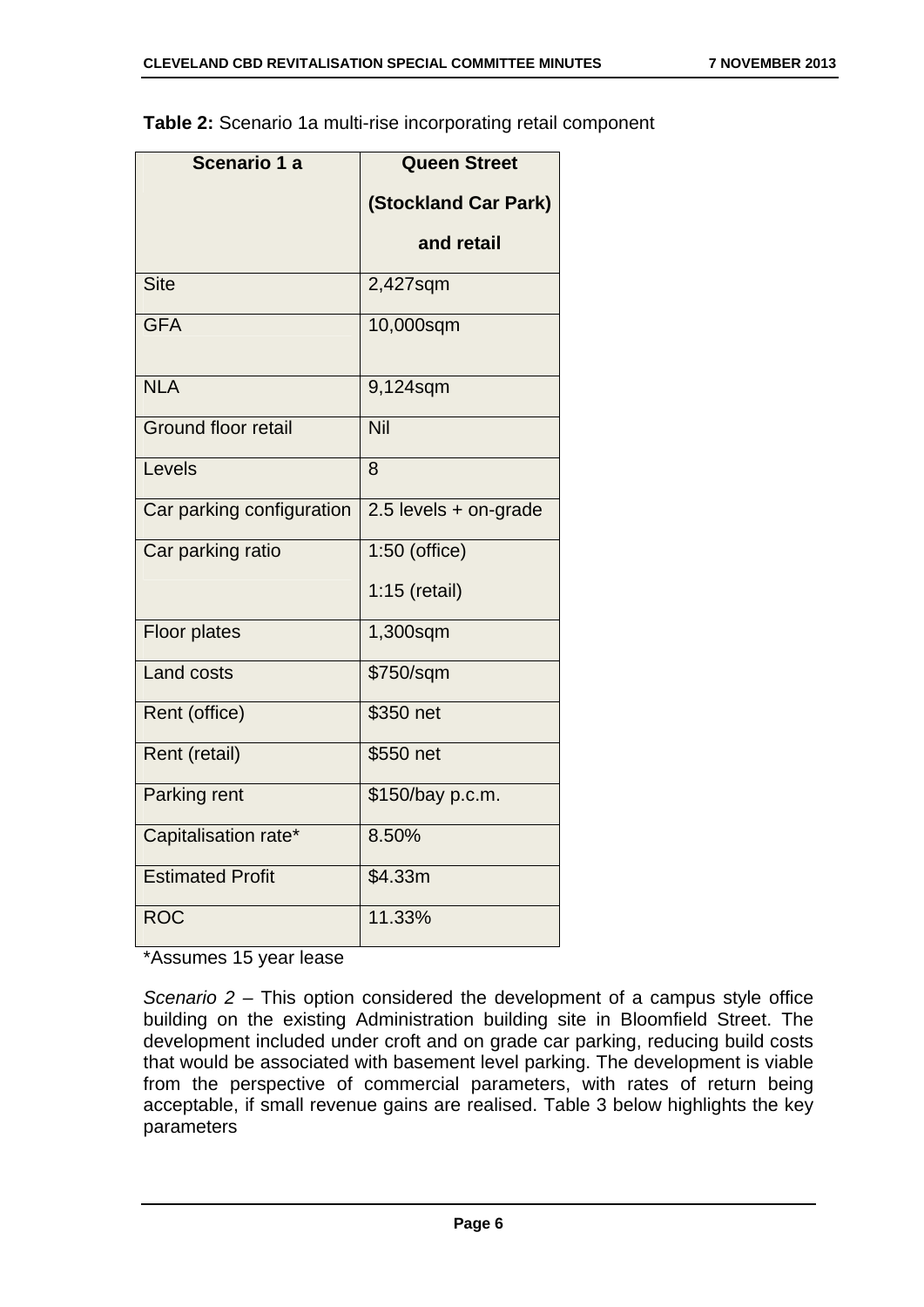**Table 3:** Scenario 2 campus style office building on existing Bloomfield Street site

| <b>Scenario 2</b>          | <b>Existing Council</b> |
|----------------------------|-------------------------|
|                            | <b>Chambers</b>         |
| <b>Site</b>                | 4,818sqm                |
| <b>GFA</b>                 | 10,000sqm               |
| <b>NLA</b>                 | 9,100sqm                |
| <b>Ground floor retail</b> | Nil                     |
| Levels                     | $\overline{4}$          |
| Car parking configuration  | under croft + on-grade  |
| Car parking ratio          | 1:50                    |
| <b>Floor plates</b>        | 2,500sqm                |
| <b>Land costs</b>          | \$750/sqm               |
| Rent (office)              | \$350 net               |
| Rent (retail)              | \$550 net               |
| Parking rent.              | \$150/bay p.c.m         |
| Capitalisation rate*       | 8.50%                   |
| <b>Demolition costs</b>    | \$95/sqm                |
| <b>Estimated Profit</b>    | \$5.7m                  |
| <b>ROC</b>                 | 16.4%                   |

### \*Assumes 15 year lease

*Scenario 3 –* The third scenario envisages a campus style building on Doig street car park, however, there were reduced costs associated with development at this site, due to no demolition costs coupled with the build. The development at this site is viable using commercial parameters and has the added advantage of producing higher rates of return, compared to scenarios 1, 1a and 2 due to the absence of demolition costs and other site constraints. Table 4 below highlights the key parameters of the development.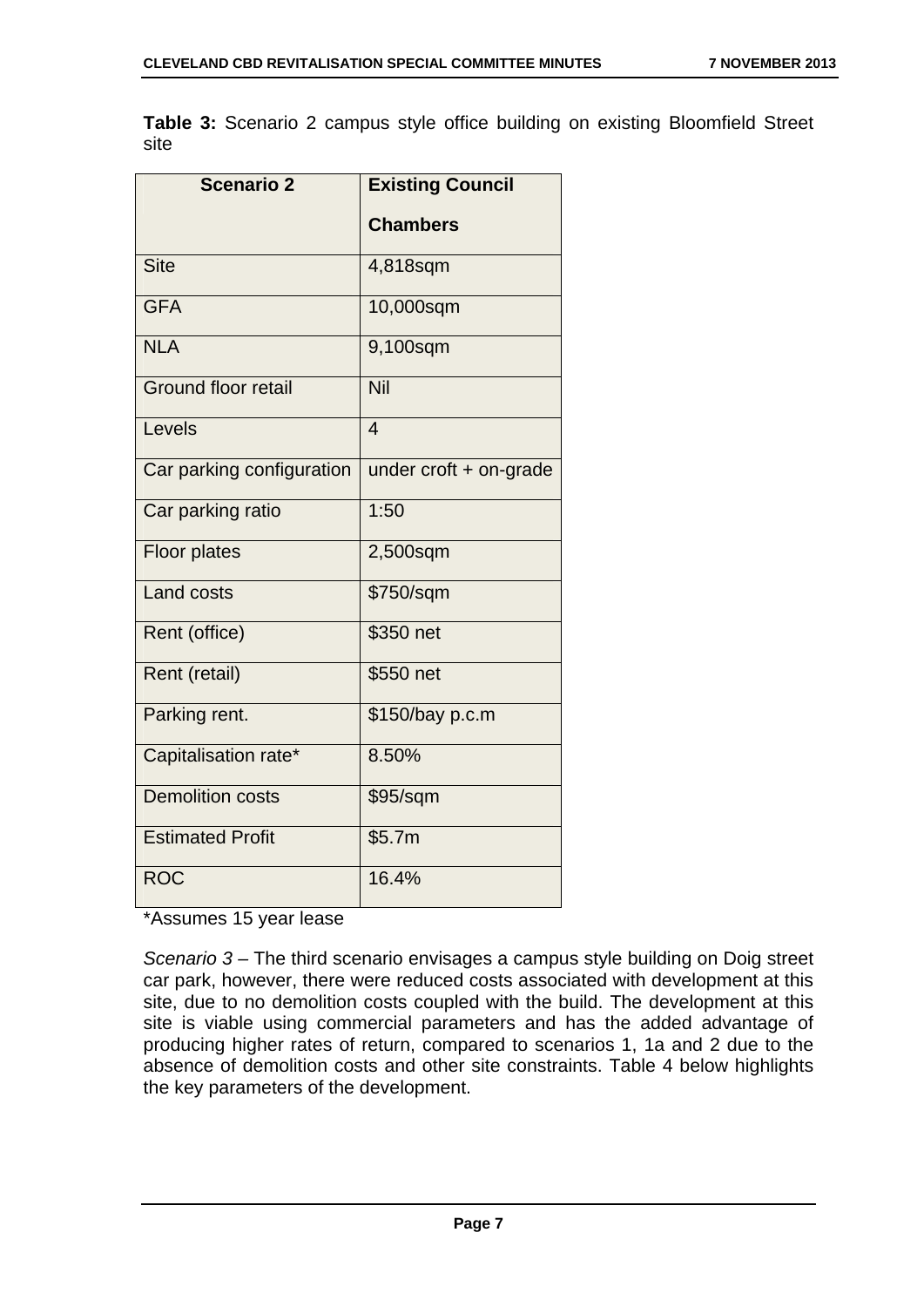| <b>Scenario 3</b>          | <b>Waterloo and Doig Streets</b> |
|----------------------------|----------------------------------|
|                            | <b>Car Park</b>                  |
| <b>Site</b>                | 6,724sqm                         |
| <b>GFA</b>                 | 10,000sqm                        |
| <b>NLA</b>                 | 9,100sqm                         |
| <b>Ground floor retail</b> | Nil                              |
| Levels                     | 5                                |
| Car parking configuration  | under croft+ on-grade            |
| Car parking ratio          | 1:50                             |
| <b>Floor plates</b>        | 2,000sqm                         |
| <b>Land costs</b>          | \$750/sqm                        |
| Rent (office)              | \$350 net                        |
| Parking rent               | \$150/bay p.c.m.                 |
| Capitalisation rate*       | 8.50%                            |
| <b>Estimated Profit</b>    | \$6.85m                          |
| <b>ROC</b>                 | 20.4%                            |

**Table 4:** Scenario 3 Campus style building Waterloo and Doig streets car park

\*Assumes 15 year lease

### **2. Scenarios 4 and 5 High density residential development**

*Scenario 4 –* Involved testing the Council Chambers site on Bloomfield Street, conducting feasibility analysis on constructing a campus style mixed use development at the site that incorporated both commercial and residential development. The work undertaken by JLL in regards to this site included the demolition of the existing building and the construction of basement car parking. The results indicated that the development is viable using commercial parameters; however demolition and basement car parking costs affect the return generated from the development. Table 5 below highlights the parameters associated with this development.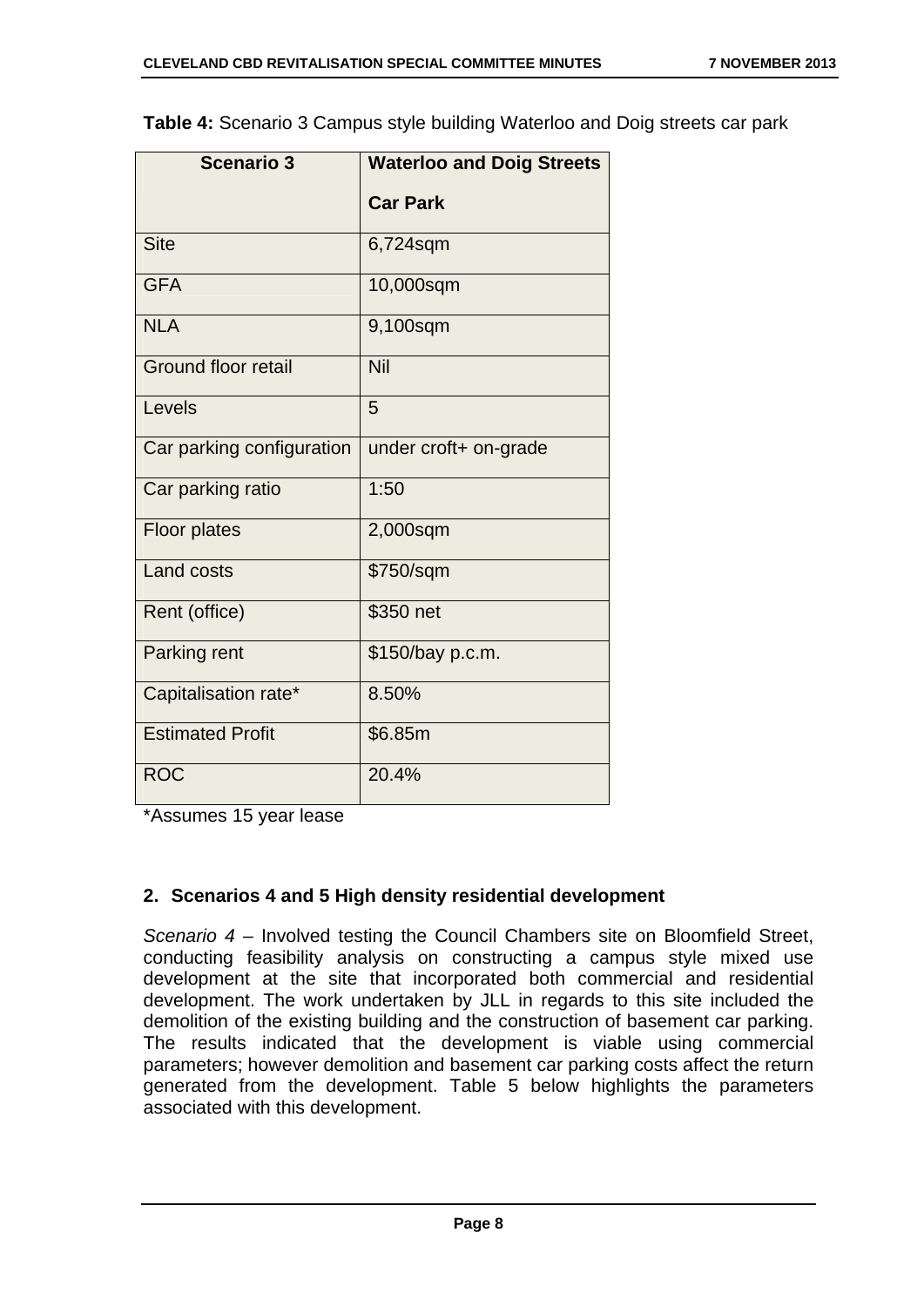**Table 5:** Scenario 4 Mixed Use commercial and residential development on Bloomfield street site

| <b>Scenario 4</b>          | <b>Existing Council Chambers</b>                               |
|----------------------------|----------------------------------------------------------------|
|                            | <b>And Residential</b>                                         |
| <b>Site</b>                | 4,818sqm                                                       |
| GFA 19,657sqm              | $(9, 100$ sqm<br>office and 2 x 48 residential<br>unit towers) |
| <b>Ground floor retail</b> | Nil                                                            |
| Levels                     | Office - 3<br>Residential - 6                                  |
| Car parking configuration  | 3 levels + on-grade                                            |
| <b>Floor plates</b>        | 2,500sqm                                                       |
| <b>Land costs</b>          | \$750/sqm                                                      |
| Rent (office)              | \$350 net                                                      |
| <b>Parking Ratio</b>       | 1:50 (Commercial)<br>1.75 bays/unit (Residential)              |
| Parking rent               | \$150/bay p.c.m.                                               |
| Residential sale price     | \$485,000                                                      |
| Capitalisation rate*       | 8.50%                                                          |
| <b>Demolition costs</b>    | \$95/sqm                                                       |
| <b>Estimated profit</b>    | \$8.45m                                                        |
| <b>Return on cost</b>      | 11.7%                                                          |

\*Assumes 15 year lease

*Scenario 5 –* The feasibility analysis for this section involved testing the existing Council Chambers site in Bloomfield Street for the development of residential towers only and no commercial space. The analysis assumes the demolition of the existing Council building and that Council would retain the balance of the land at the site  $(2,418m^2)$  for future sale or development. The findings were that although this development is viable at commercial parameters, the ROC for the site makes it marginal. This can be improved however, if sale prices are increased, car parking ratios reduced, or a small reduction in the dwelling sizes (reducing costs).Table 6 below provides an overview.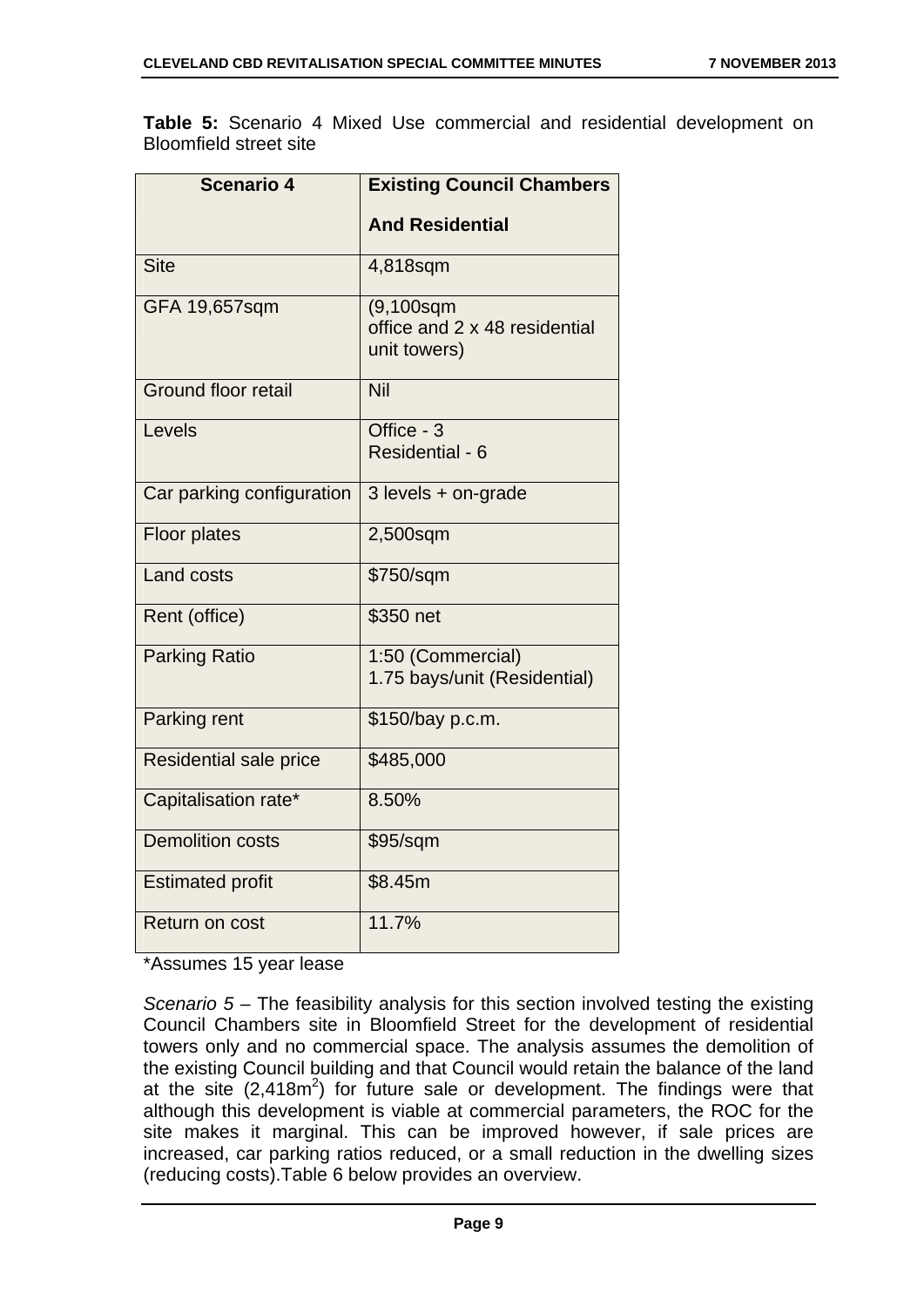| <b>Scenario 5</b>               | <b>Existing Chambers site -</b>    |
|---------------------------------|------------------------------------|
|                                 | <b>Residential only</b>            |
| Site 2,400sqm                   | (2x1200sqm)                        |
| GFA 9,600sqm                    | (2x 48 residential<br>unit towers) |
| Ground floor retail             | Nil                                |
| Levels                          | 6                                  |
| Car parking configuration       | 2 level $+$ on-grade               |
| <b>Land costs</b>               | \$750/sqm                          |
| <b>Residential Units</b>        | 96                                 |
| <b>Residential GFA (ave)</b>    | $100$ sqm                          |
| Residential sales price         | \$485,000                          |
| Car parking ratio (residential) | 1.75 / unit                        |
| <b>Estimated profit</b>         | \$3.26m                            |
| <b>ROC</b>                      | 8.8%                               |

**Table 6:** Scenario 5 Residential development on existing Council Chambers site

### **3. Scenarios 6 and 7 TAFE relocation from Alexandra Hills**

*Scenario 6 –* This scenario and 7 assume that the TAFE or some of the faculties were relocated from the current Alexandra Hills location to the Cleveland CBD at Doig Street. The assumptions were made that the as car parking rates and requirements were reduced comparative to the commercial and residential assumptions due to less demand from occupiers. The result in this scenario was that the development was viable at commercial parameters; in order to achieve a more favourable ROC an increase in rent per  $m<sup>2</sup>$  would achieve this result. Table 7 below highlights this.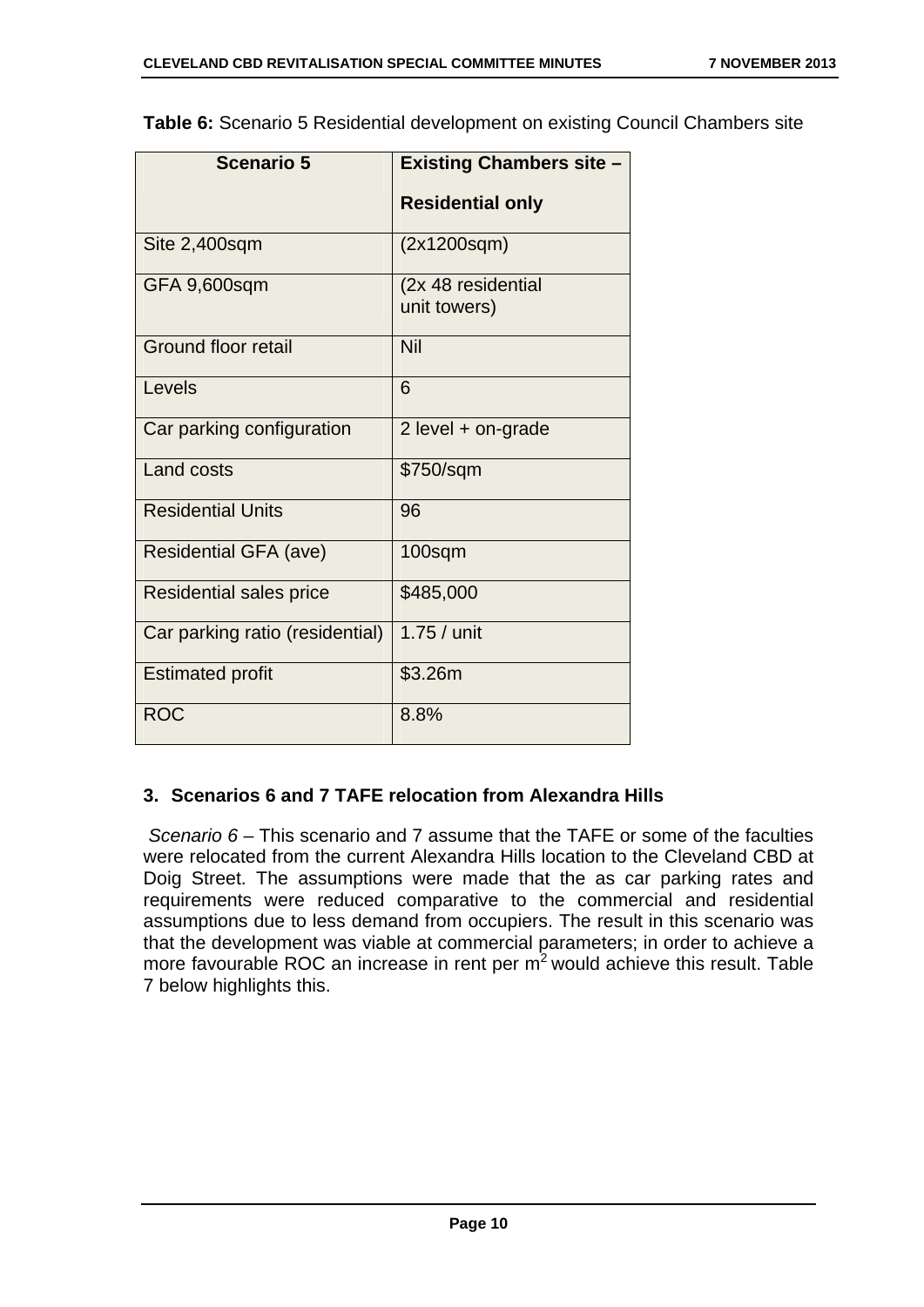| Table 7: Scenario 6 TAFE relocation to Doig Street Car Park |  |
|-------------------------------------------------------------|--|
|-------------------------------------------------------------|--|

| <b>Scenario 6</b>         | <b>TAFE - Doig Street</b> |
|---------------------------|---------------------------|
| <b>Site</b>               | 4,818sqm                  |
| <b>GFA</b>                | 15,000sqm                 |
| <b>NLA</b>                | 13,500sqm                 |
| Ground floor retail       | Nil                       |
| Levels                    | $\overline{7}$            |
| Car parking configuration | Undercroft and on-grade   |
| Car parking ratio         | 1:150                     |
| <b>Floor plates</b>       | 2,000sqm                  |
| <b>Land costs</b>         | \$750/sqm                 |
| Rent (office)             | \$350 net                 |
| Parking rent              | \$75/bay p.c.m.           |
| Capitalisation rate*      | 8.50%                     |
| <b>Estimated profit</b>   | \$6.8m                    |
| <b>ROC</b>                | 8.50%                     |

\*Assumes 15 year lease

*Scenario 7 –* This scenario again assumes a relocation of the TAFE to the Cleveland CBD at the Council Chamber building in Bloomfield Street. The analysis assumes a reconfiguration of the existing building to suit the needs of TAFE and new car parking arrangements for the building. The results indicate that the results for this are only marginally better in terms of ROC against the option of a new build. The overall development is considered viable at commercial parameters with the results are listed below in table 8.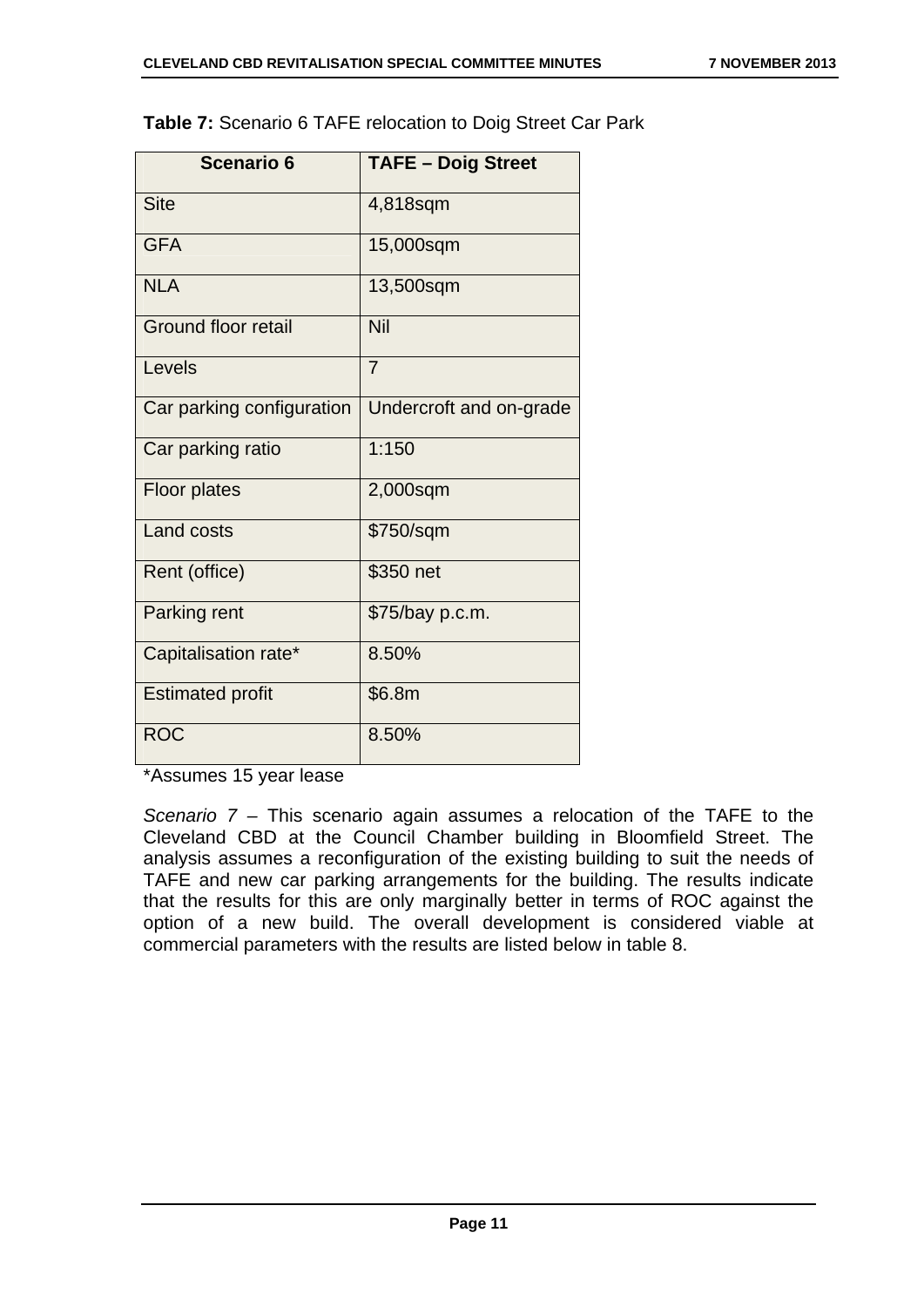| <b>Scenario 7</b>          | <b>TAFE - Council Chambers</b>   |
|----------------------------|----------------------------------|
| <b>Site</b>                | 4,818sqm                         |
| <b>GFA</b>                 | 15,000sqm                        |
| <b>NLA</b>                 | 13,500sqm                        |
| <b>Refurbishment Area</b>  | 6,900sqm                         |
| New Area                   | 8,100sqm                         |
| <b>Ground floor retail</b> | Nil                              |
| Levels                     | 5                                |
| Car parking configuration  | under-croft and<br>semi-basement |
| Car parking ratio          | 1:150                            |
| <b>Floor plates</b>        | 2,000sqm                         |
| Land costs                 | \$550/sqm                        |
| Rent (office)              | \$350 net                        |
| Parking rent               | \$75/bay p.c.m.                  |
| Capitalisation rate*       | 8.50%                            |
| <b>Estimated profit</b>    | \$6.76m                          |
| <b>ROC</b>                 | 13.9%                            |

\*Assumes 15 year lease

### **4. Investment attraction plan and recommendations to maximise competitiveness**

In addition to the feasibility assessment, the final section of the report outlined an investment attraction plan that Council could use to maximise its competitiveness and attract development into the Cleveland CBD. A brief summary is provided below of the key points from the report, which were based on their findings of best practice development attraction from across the country. There were three broad areas that Council should focus on in maximising the competitiveness of Cleveland: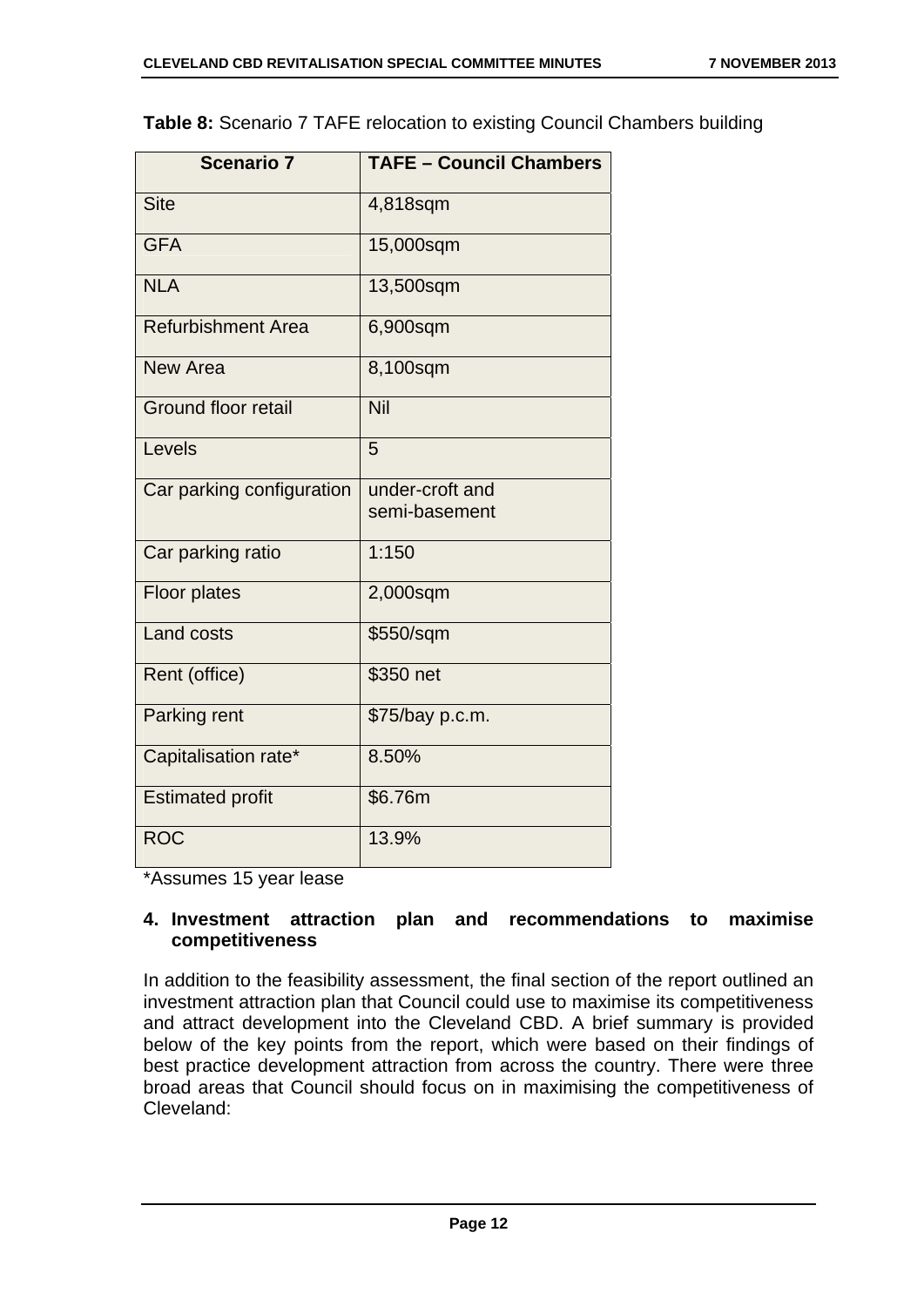### 1. Development and business attraction and facilitation

There were a number of strategies that Council could adopt in order to facilitate and attract businesses to the Cleveland CBD, the full details of which are contained in the report. The report found that Council could establish dedicated investment pathways that would be used to fast track development in the CBD. In addition the establishment of an 'early win' major project would ensure momentum is built and demonstrate that Council is committed to development.

This section also recommended establishing a project champion and team to drive signature projects in the CBD. If Council does establish PPP's, the recommendations from the report were that Council should focus on cost recovery in the partnership, rather than being profit driven to ensure maximum potential for success.

2. Redland City Council partnerships

There were a number of partnerships that the report recommended that Council could adopt in order to drive new business and development in the CBD. These included partnerships with the private sector, state and federal government to target companies that can easily relocate to the Cleveland CBD. The report also recommended that Council establish an entity to be responsible for business attraction initiatives that has private sector representation from across a range of sectors.

3. Redland City Council internal processes

The report recommended a number of internal processes that Council could undertake independently to attract and facilitate new business and development in the Cleveland CBD. Possible options outlined in the report include the establishment of Chief Digital Officer as a means of demonstrating the importance innovation within the city. In addition, the report recommended survey small and mid-sized companies as a way of understanding their reasons for locating in the CBD and using this to assist in attracting new businesses to the CBD.

The report recommended that the key the key to achieving success and delivering results in maximising competitiveness is resourcing and providing expertise in the development of a vehicle or framework in the delivery of major projects or change initiatives. This resourcing needs to be sustained over a period of time in order to realise any benefits and drive investment within the Cleveland CBD and also across the wider city.

### **STRATEGIC IMPLICATIONS**

### **Legislative Requirements**

There are no legislative requirements that affect the outcome of this report.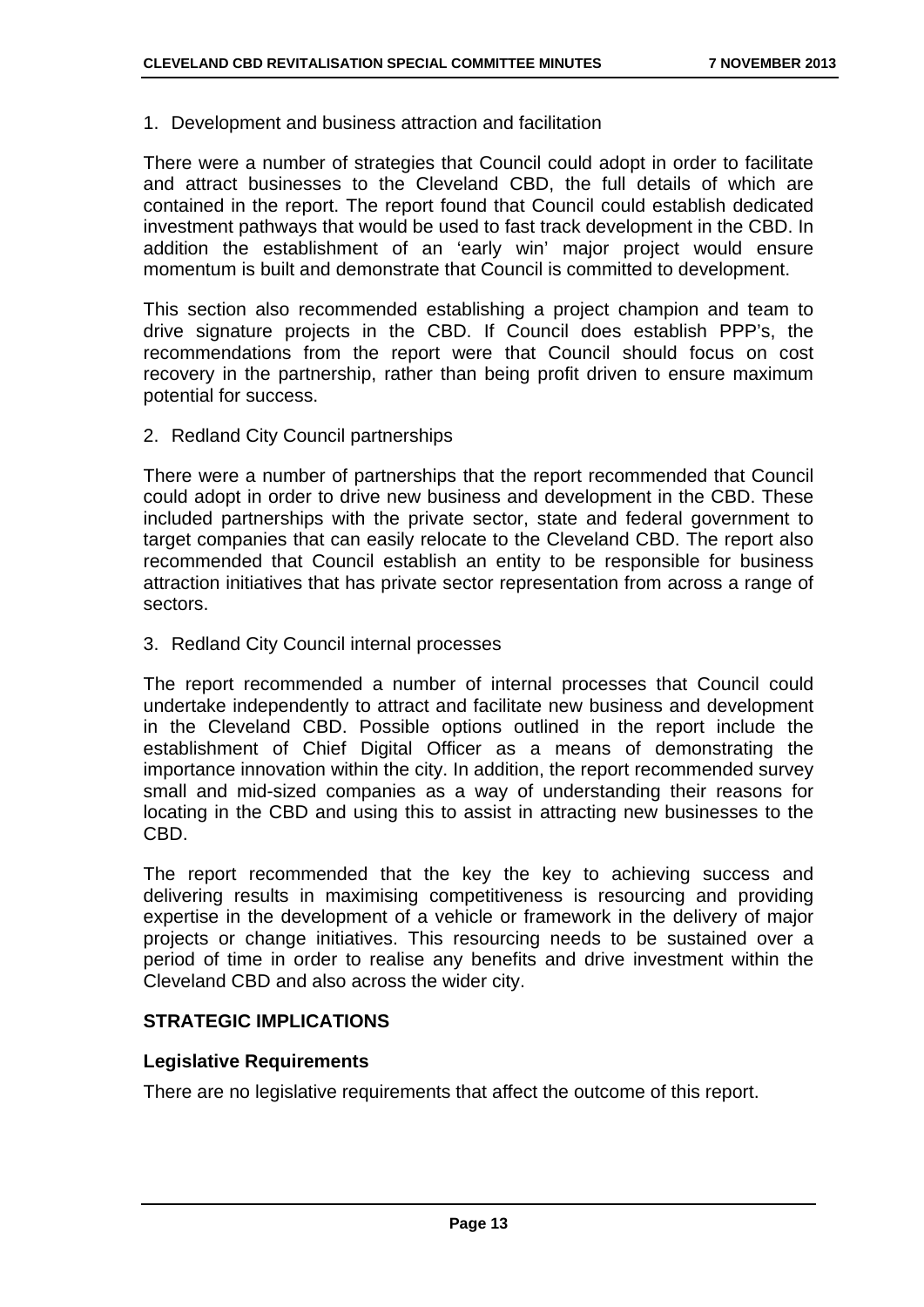### **Risk Management**

### *Opportunities*

- Implement the Master Plan guidelines for the commencement of catalyst site development. This will improve streetscape and amenity and have the potential to renew investor confidence in the CBD;
- Potential to generate activity and income from Council landholdings; and
- Potential to increase rateable properties within the CBD. Increase to revenue stream.

### *Risks*

- Financial costs associated with activation of catalyst sites in the Master Plan. No budget yet allocated. Committee work will be to determine the benefits to Council of developing at least one catalyst site;
- Financial costs associated with incentives. Some impact will occur on revenue;
- Investors continue to bypass Cleveland in favour of other areas of Southeast Queensland that offer potentially better ROI. This includes out of centre developments within the City;
- Perception that the focus on Cleveland is at the expense of other areas in the City; and
- Time required for Committee members to devote to the elements of the CBD revitalisation process.

### **Financial**

1. Review of Council landholdings and uses

The analysis undertaken by Jones Lang LaSalle included a due diligence review of current landholdings and building assets determining their current market value. In addition, the review determined the estimated useful life of Council buildings and future staffing requirements within the Cleveland CBD to determine the feasibility of consolidating Council administrative staff in one building. A review of these assets will assist in determining the most cost-effective options for their use, including investment attraction options as a way of generating potential asset sales and/or proving development options for Council CBD landholdings. Council however will need to conduct its own analysis, should it decide to proceed with the any of the options considered in the report.

### **People**

Undertaking the development of phases one and two of the Cleveland CBD Commercial Investment Attraction Study has required the devotion of the following Officers:

- Project Manager, Priority Development Projects
- Principal Adviser Strategic Economic Development
- Principal Adviser Priority Development Areas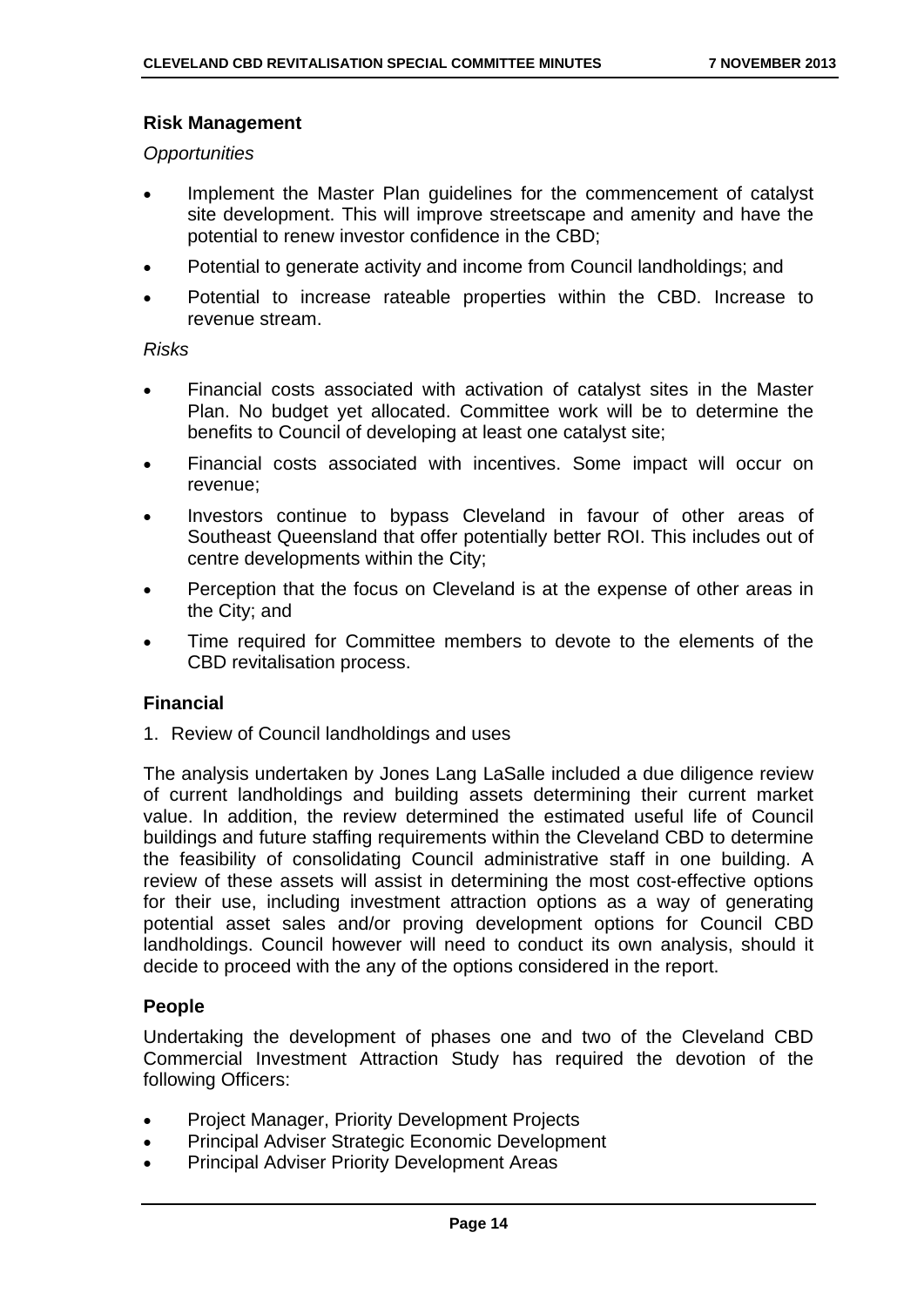### **Environmental**

The environmental benefits in relation to the works of the Committee will be prefaced on the environmental benefits associated with Cleveland Town Centre Master Plan. These would include:

- Improved open space and public amenity
- Town Square development
- Traffic flow improvements, reducing vehicle movements
- Improved pedestrian and cycling routes
- Improved transport use, with less reliance on the use of private vehicles; and

Improved environmental requirements to buildings associated with the Master Plan, using best practice design elements. Some examples would include use of building materials that are used sustainably, building locations and height, use of recycled water, passive and active solar designs, street shading and building overhang, ensuring that embodied energy is minimised reducing utility usage.

### **Social**

The implementation of catalyst projects as outlined by Cleveland Centre Master Plan has the potential to result in a more varied mix of uses within the CBD (both commercial and residential) and has the potential to increase activity within Cleveland outside of the traditional business hours, contributing to a more vibrant centre.

### **Alignment with Council's Policy and Plans**

### *Relationship to Corporate Plan*

The recommendation primarily supports Council's strategic priorities of delivering a healthy natural environment, green living, wise planning and design, a supportive and vibrant economy, strong and connected communities, and of embracing the bay.

Any work associated with Council owned catalyst sites, has the potential to address elements of the Cleveland Centre Master Plan and Cleveland CBD Incentives Package address these strategic priorities through:

- Promoting an active town centre through opportunities for retail, commercial and residential redevelopment connected with high quality public spaces including green and shaded streets and boulevards. The style of architecture and public space will blend the unique bayside qualities of the City with the environmental and historical aspects of the locality;
- Providing a focus for civic life within the town centre through the establishment of a central plaza, which can provide a location for local community events such as farmers markets;
- Maintaining and enhancing Bloomfield and Middle Streets as prominent boulevards and pedestrian spines in the city centre;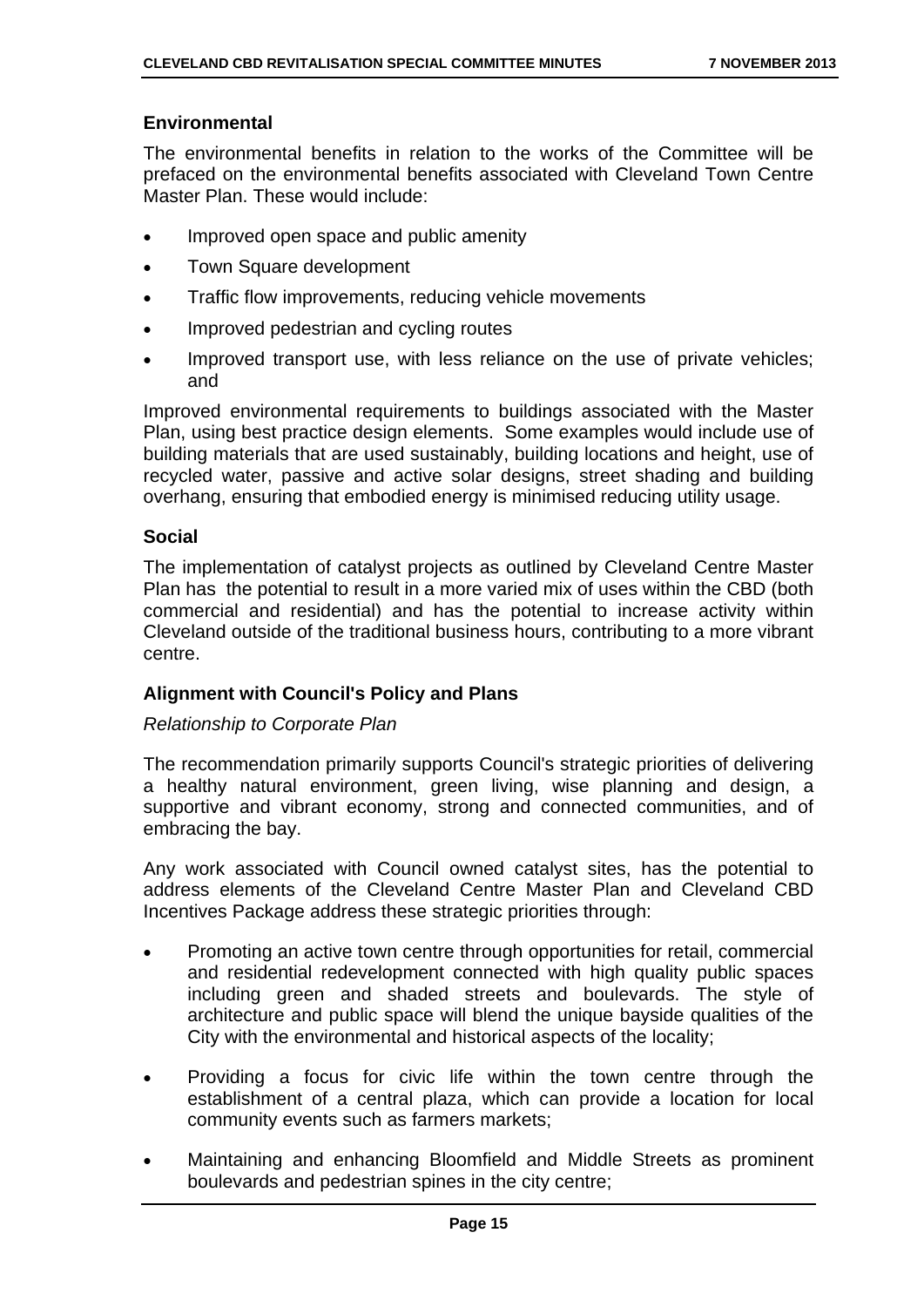- Providing opportunity for business investment and local employment; and
- Strategic Implications.

### **CONSULTATION**

The preparation of this document has been a collaborative effort between Officers from across the organisation including; Community and Customer Services and Organisational Services. The people consulted in the preparation of the report include:

- Group Manager, City Planning and Assessment
- **•** Principal Adviser Priority Development Areas
- Councillor Division Two
- Mayor

### **OPTIONS**

- 1. That Council resolve to endorse the contents of this report.
- 2. That Council resolve not to endorse the contents of this report.

### **OFFICER'S RECOMMENDATION**

That Council resolve to endorse the contents of this report.

### **COMMITTEE RECOMMENDATION**

**Moved by: Cr J Talty**  Seconded by: Cr C Ogilvie

**That Council resolve to receive and note the contents of this report.** 

**CARRIED 3/0**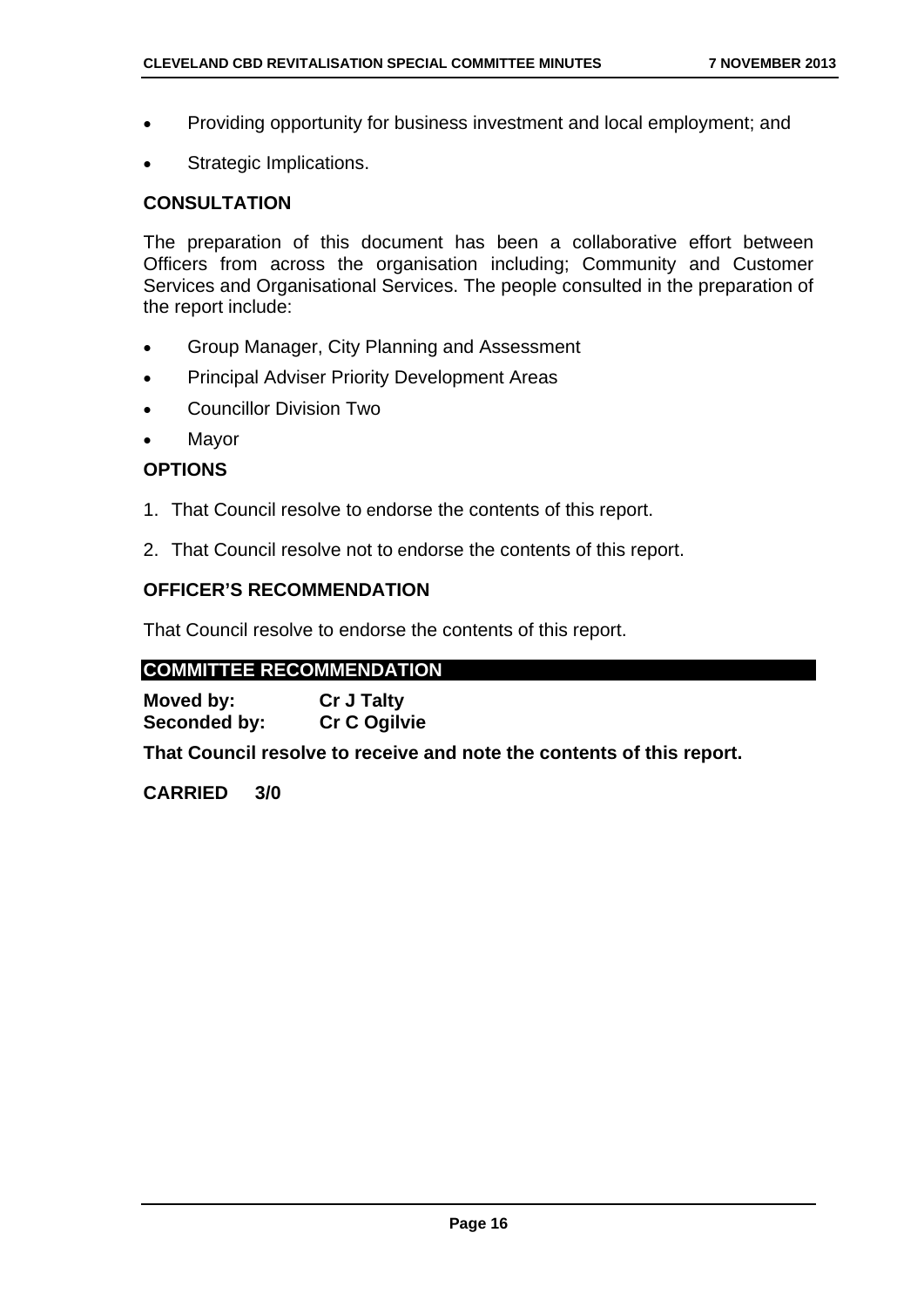| 7.1.2 CLEVELAND CDD REVITALISATION WORK PROGRAM PROGRESS<br><b>REPORT</b> |                                                                                              |
|---------------------------------------------------------------------------|----------------------------------------------------------------------------------------------|
| <b>Dataworks Filename:</b>                                                | <b>LUP Projects - Cleveland CBD Project</b>                                                  |
| Attachment:                                                               | <b>Cleveland CBD Revitalisation Strategy Work</b><br><b>Plan Status Report November 2013</b> |
| <b>Authorising Officer:</b>                                               | NONNa<br><b>Nick Clarke</b><br><b>General Manager Organisational Services</b>                |
| <b>Responsible Officer:</b>                                               | <b>Peter Kelley</b><br><b>Project Manager Priority Development Areas</b>                     |
| Author:                                                                   | <b>Douglas Hunt</b><br><b>Principal Advisor Strategic Economic</b><br><b>Development</b>     |

## **7.1.2 CLEVELAND CBD REVITALISATION WORK PROGRAM PROGRESS**

### **PURPOSE**

The purpose of this report is to provide an update on the progress of the implementation of the Cleveland CBD Revitalisation Work Plan.

### **BACKGROUND**

Council resolved on the General Meeting on 6<sup>th</sup> June 2013 to:

- 1. Endorse the Cleveland CBD Revitalisation Work Plan subject to budget deliberations and ongoing monitoring and review;
- 2. Add to current work program:
	- a) Outcomes of Item 1.1 *(CBID)*;
	- b) In current events, consideration of the Black Swamp
- 3. Bring back to all future Cleveland CBD Revitalisation Committees, the work program including scorecard tracking and progress reporting.

The Cleveland CBD Revitalisation Work Plan highlights 4 key work program areas which will assist with delivering outcomes for the Cleveland CBD Revitalisation Committee. The four work programs are:

- a) Master Plan Implementation short term actions;
- b) Management of Cleveland CBD Development Incentives Program;
- c) Economic Analysis incorporating Council land investigations and Council land requirements; and
- d) Project Management and Governance.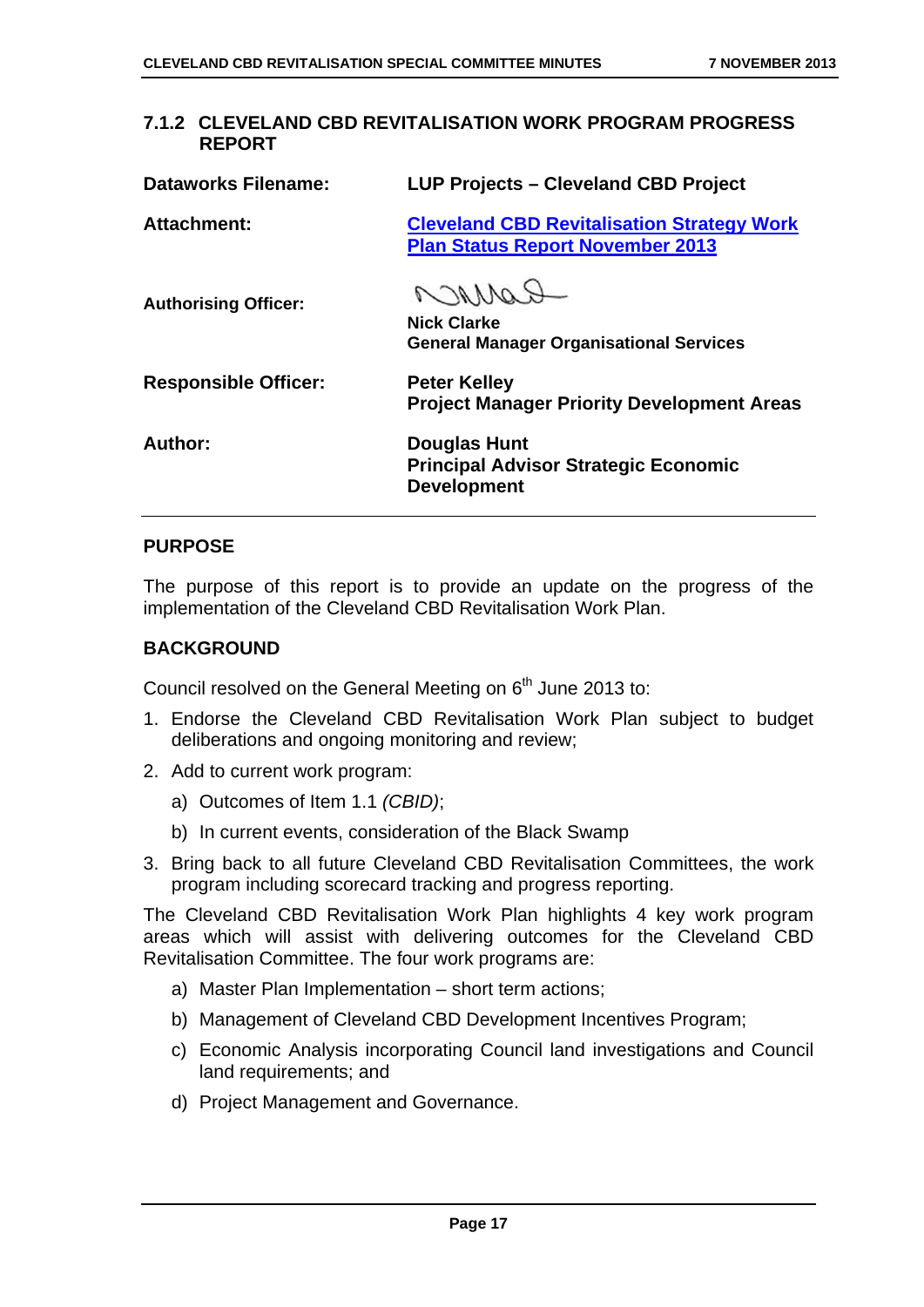The Cleveland CBD Revitalisation Work Plan seeks to balance the need to deliver short and medium term improvements in the CBD (for example streetscape improvements) while undertaking further technical and feasibility studies to facilitate the long-term future release of Council land (valued at \$20m).

As well as defining key work programs, the draft Work Plan also identifies a range of events and facilities that are currently held within or are in close proximity to the Cleveland CBD. As part of the Cleveland CBD Revitalisation Committee and Project there is scope to consider how Council can assist with attracting more people to these events and encouraging greater use of these facilities.

### **ISSUES**

### The Scorecard Approach

A scorecard tracking using the traffic light symbols has been used in the attached status report.







### **Progressing well meeting objectives, on budget on time**

**Progressing but requires constant monitoring** 

**Caution not meeting planned objectives, budget or time.** 

### Progress on Actions

Since commencement of the Work Plan the following progress has been made on the initial 39 actions:

- 17 actions are progressing well meeting objectives and on budget and on time.
- 14 actions have commenced and are progressing and require monitoring.

8 actions have not commenced and are mostly long term actions

### **Milestones**

### **A) Master Plan Implementation - short term actions**

**1.4** Re-establishing a visual link between the library square and harbour.

- Onsite meetings held with City Spaces to discuss and prioritise improving the visual links between Library Square and Raby Bay Harbour Park and Middle Street through to RPAC
- $\checkmark$  Some pruning to occur before the end of 2012/2013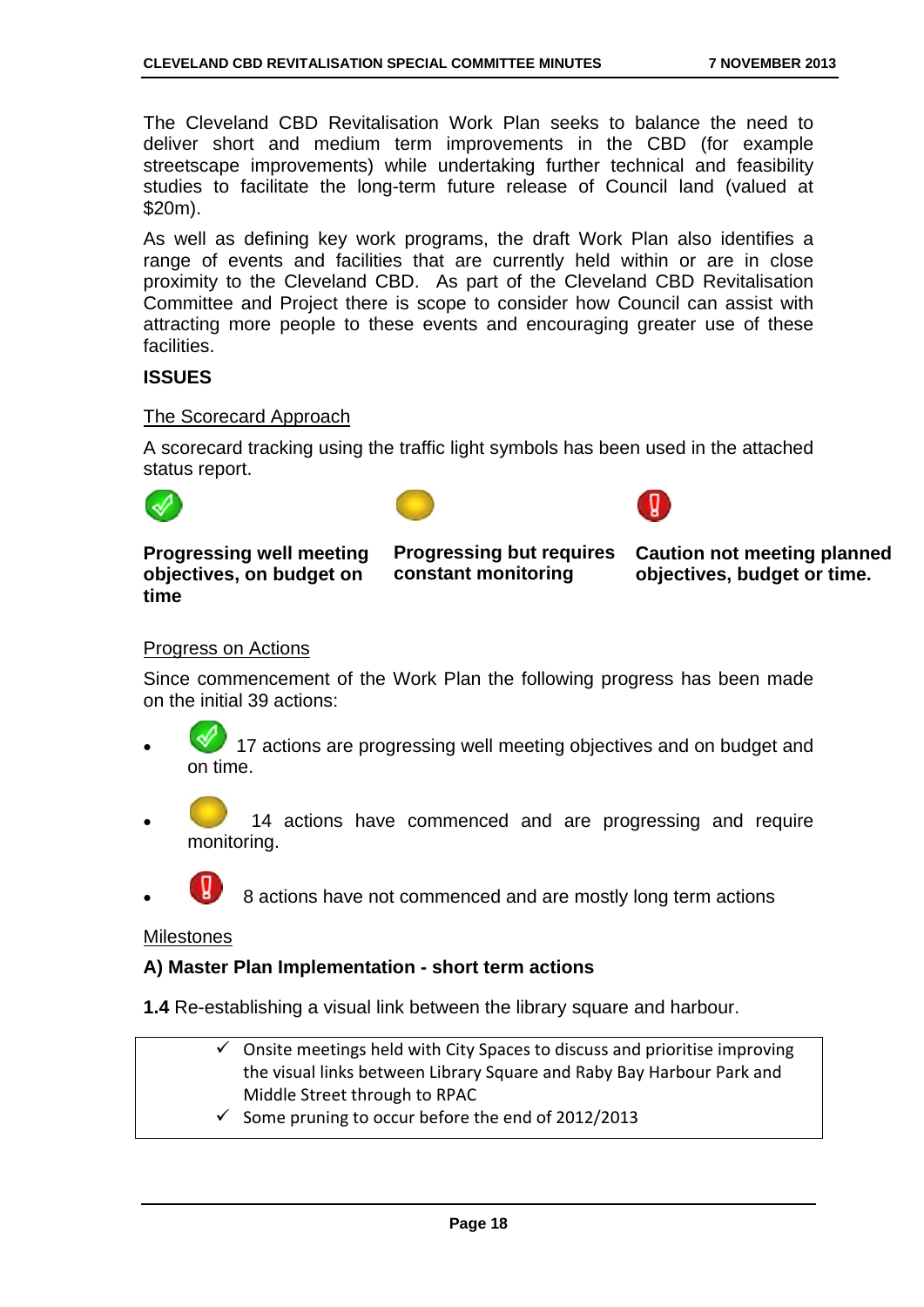**2.1** Implement actions and initiatives aimed at increasing the number of people visiting the Cleveland CBD. Actions to be considered include free Wi-Fi proposal within the library square area (already subject to separate project bid), painting program for private buildings, activation of vacant shop fronts, etc.

- $\checkmark$  Providing free Wi-Fi into the Cleveland Library is a 2013/2014 budget bid by Library Services.
- $\checkmark$  The bid does not include extending the service into Library Square

**4.3** RPAC activation – built environment at RPAC

- $\checkmark$  Activation of all of the outside areas around RPAC is currently being investigated
	- $\checkmark$  Events are being trialled outside the main buildings
	- $\checkmark$  A portable stage has been constructed and is hosting free outdoor events

**4.4** Investigation of night-time activities in the CBD. Empowerment of local businesses to drive investment in the CBD.

### Night time events at RPAC including outside the building are being used as a way of driving acceptance and attendance at night time events in the Town Centre – in addition to Raby Bay Harbour.

**4.5** Investigate potential for Events Incentives package. Development of a standardised event management process

- $\checkmark$  Work has commenced on putting an incentives package together.
- $\checkmark$  A separate report is presented to Council to gain direction on possible incentives
- $\checkmark$  An incentive package will be presented to Council at the August meeting

### **B) Management of Cleveland CBD Development Incentives Program**

**1.1** Finalisation, adoption and implementation of administration aspects and rules regarding the operation of the incentives program (i.e. business rules, administration procedures, administration of fee and charge concessions including rating and utility charge concessions). (\$1.5m in infrastructure concessions)

- $\checkmark$  CBD Development Incentives Package Fact Sheet completed
- $\checkmark$  Administrative arrangements are being put in place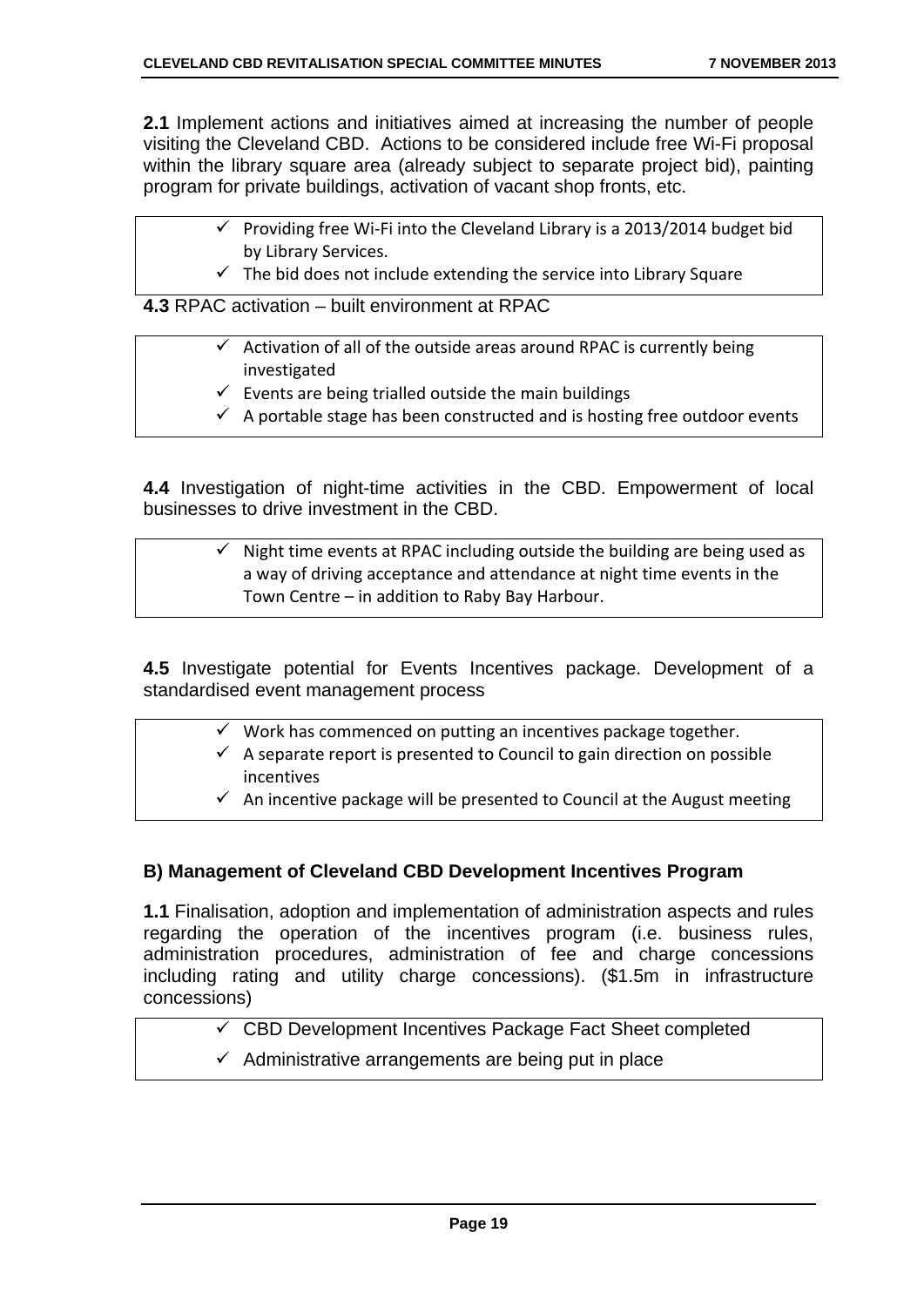### **C) Economic Analysis incorporating Council land investigations and requirements**

3.1 Review of Council office and library requirements in terms of location, size, configuration and preferred ownership arrangements.

- $\checkmark$  The Strategic Accommodation Review has commenced.
- $\checkmark$  The project will be completed by 30 June 2013

**4.1** Undertake a review of 2006 strategic car parking review to determine number of off road public car parks required to be provided, preferred location and viable financial options for delivery.

- $\checkmark$  The Strategic Car Park Review will commence shortly
- $\checkmark$  The project will be managed by City Planning and Environment with the assistance of City Infrastructure

### **5.1 Economic Baseline, 5.2 Role and Function of CBD, 5.3 Revitalisation Strategy, 5.4 Implementation**

- $\checkmark$  The above Cleveland Commercial Investment Attraction Strategy has been awarded.
- $\checkmark$  The contract was awarded on the basis of Stage 1 and 2 to be completed on 30/06/13
- $\checkmark$  Further stages will commence on 01/07/13 for completion by August 2013

### **D) Project Management and Governance**

**5.1** Preparation of detailed communication strategy to engage with business community and potential investors. Key elements to include:

- Marketing strategy long term communications program marketing the Cleveland CBD, the master plan, precincts within the CBD and the incentives program
- Communications package to landowners located within the CBD area
- Preparation of media releases
- Coordination with EDQ as part of Cleveland PDA process
	- The Communications Group have commenced the above marketing strategy which includes a \$75,000 commitment to the promotion of the Development Incentives Package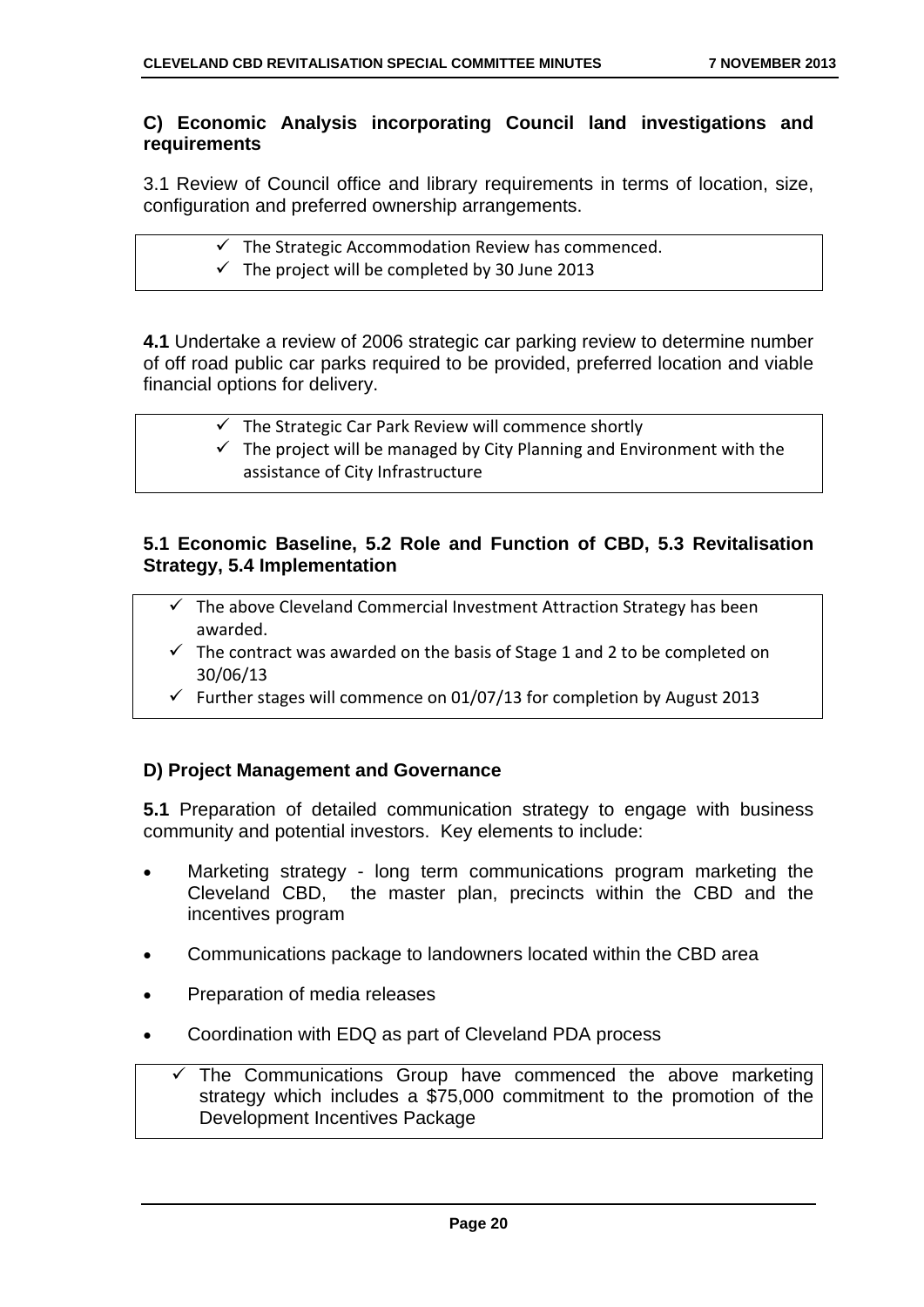Additional project work

### **E) Cleveland CBD Users' Profile - Completed**

An in-depth survey of residents and visitors within the Cleveland CBD was undertaken as a way of determining how the CBD is currently being used and to gain perceptions of the CBD. The findings will assist in developing a long-term strategy for the CBD renewal. The project was undertaken by Strengthening Communities Group and included the use of new community engagement software called Engagement HQ.

Users' Profile Project has been completed, including:

- $\checkmark$  Review of previous engagement data
- $\checkmark$  Community and socio-economic profiling
- $\checkmark$  Audit of existing businesses and organisations within Cleveland CBD
- $\checkmark$  Online Engagement software approved and procured (\$7,000)
- $\checkmark$  Online and intercept surveys designed to record users' experiences

### **STRATEGIC IMPLICATIONS**

The revitalisation of the Cleveland CBD is recognised as a strategic priority of Council. Implementation of the Cleveland CBD Revitalisation Work Plan will guide future work related to the revitalisation of Cleveland CBD and assist with delivering the short, medium and long term outcomes of the Cleveland CBD Revitalisation Committee.

### **Legislative Requirements**

There are no legislative requirements that affect the outcome of this report.

### **Risk Management**

There are no risk management requirements that affect the outcome of this report.

### **Financial**

The work tasks for 12/13 have been estimated at \$135,000.

To date (13/5/13) \$110,000 has been committed from the allocated \$135,000 in the 2012/2013 financial year.

An allocation of \$10,000 will be required by City Spaces for tree pruning and it is expected that the full budget amount will be committed by the time this report goes to Council.

The Communications Group have indicated that the \$75,000 allocated for the communication strategy is currently on time for delivery in the current financial year.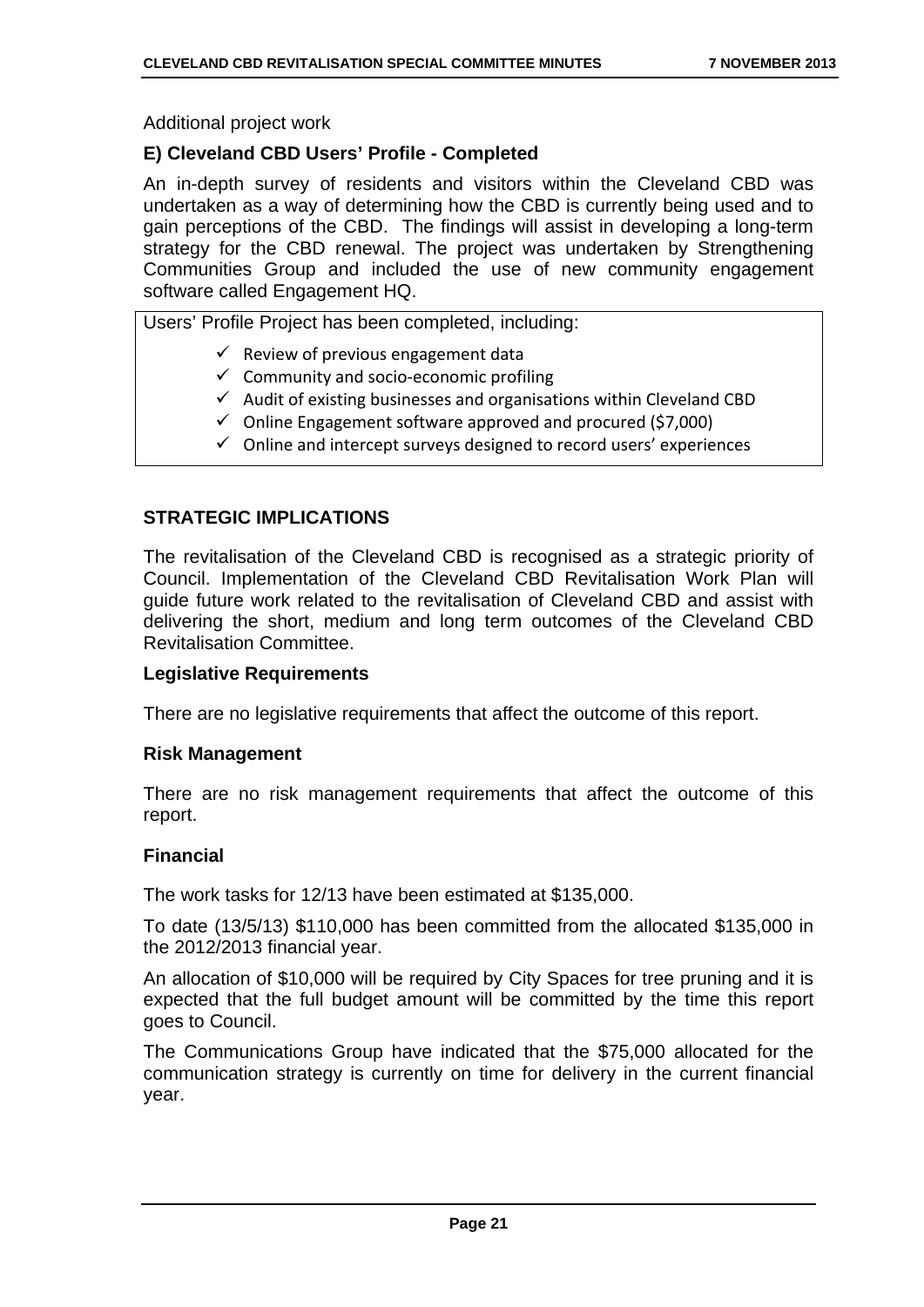### **People**

The implementation of the Cleveland CBD Revitalisation Work Plan and associated work programs is requiring work to be undertaken across a range of departments and groups within Council. The draft Cleveland CBD Revitalisation Work Plan assigns responsibility to appropriate areas of Council for each of the activities and tasks. Recognising the significance of the Cleveland CBD Revitalisation Project it is expected that Council groups will work collaboratively to implement the plan.

### **Environmental**

The environmental benefits in relation to the works of the Committee will be prefaced on the environmental benefits associated with Cleveland Town Centre Master Plan. These would include:

- Improved open space and public amenity
- Town Square development
- Traffic flow improvements, reducing vehicle movements
- Improved pedestrian and cycling routes
- Improved transport use, with less reliance on the use of private vehicles; and
- Improved environmental requirements to buildings associated with the Master Plan, using best practice design elements. Some examples would include use of building materials that are used sustainably, building locations and height, use of recycled water, passive and active solar designs, street shading and building overhang, ensuring that embodied energy is minimised reducing utility usage.

### **Social**

The implementation of one of the catalyst projects as outlined by Cleveland Centre Master Plan has the potential to result in a more varied mix of uses within the CBD (both commercial and residential) has the potential to increase activity within Cleveland outside of the traditional business hours, contributing to a more vibrant centre.

### **Alignment with Council's Policy and Plans**

The recommendation of this report and the Cleveland CBD Revitalisation Work Plan support a range of Council strategic priorities including green living, wise planning and design, a supportive vibrant economy, strong and connected communities and embracing the bay.

### **CONSULTATION**

City Planning and Assessment is coordinating the projects across various Council Groups. Each Group Manager has been asked to provide feedback and a status update on the progress of their projects.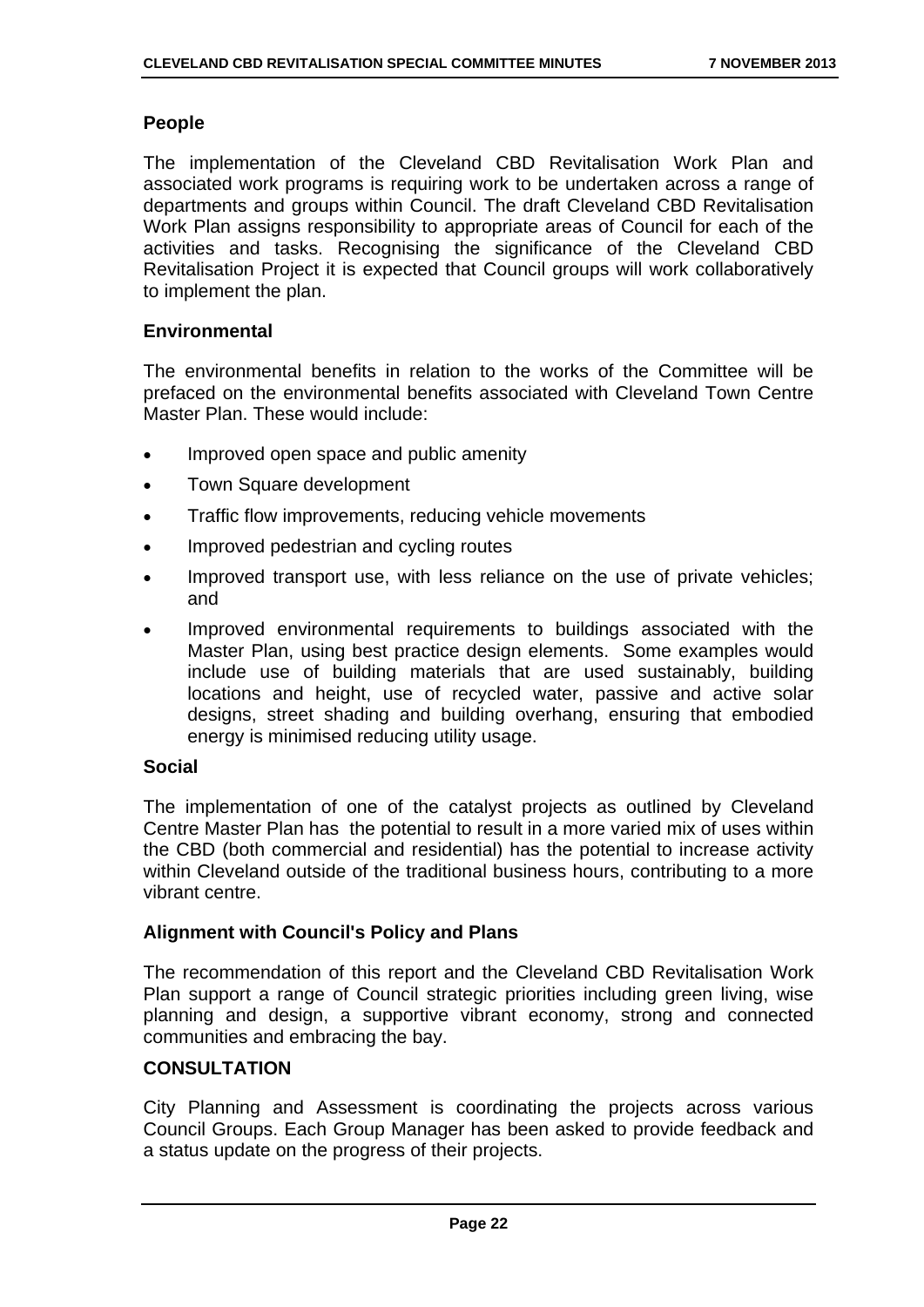### **OPTIONS**

- 1. That Council resolve to:
	- a. Note the progress of the implementation of the Cleveland CBD Revitalisation Work Plan; and
	- b. Add the Cleveland CBD Revitalisation Users' Profile project to the Work Plan.
- 2. That Council resolve not to adopt the Officer's Recommendation.

### **OFFICER'S/COMMITTEE RECOMMENDATION**

| Moved by:    | <b>Cr J Talty</b> |
|--------------|-------------------|
| Seconded by: | Cr C Ogilvie      |

**That Council resolve to:** 

- **1. Note the progress of the implementation of the Cleveland CBD Revitalisation Work Plan; and**
- **2. Add the Cleveland CBD Revitalisation Users' Profile project to the Work Plan.**

**CARRIED 3/0**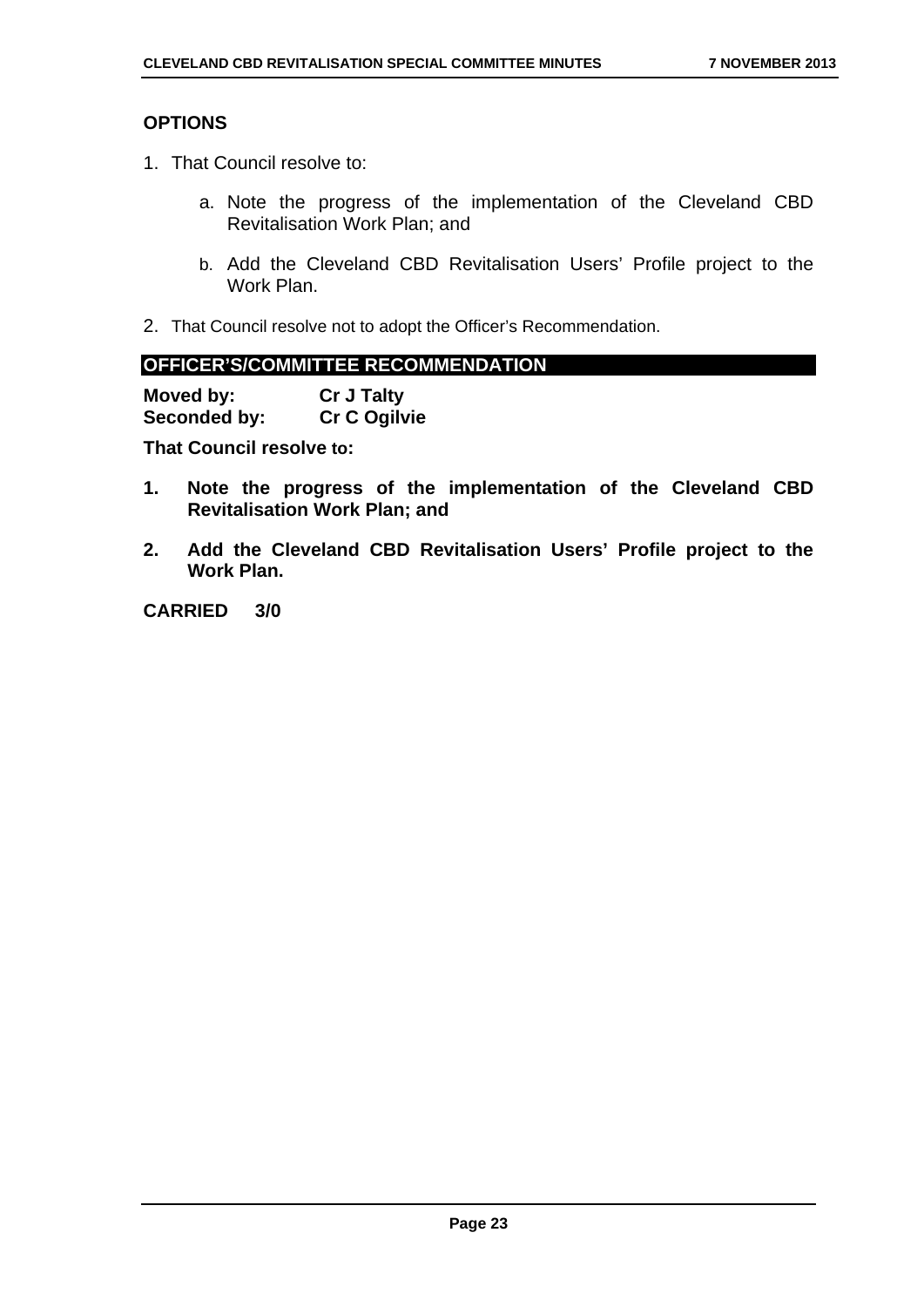### **8 CLOSED SESSION**

### **MOTION TO CLOSE THE MEETING AT 11.21AM**

| Moved by:    | Cr C Ogilvie |
|--------------|--------------|
| Seconded by: | Cr J Talty   |

That the meeting be closed to the public under section 275(1) of the *Local Government Regulation 2012* to discuss the following item:

### **8.1.1 Cleveland CBD Wi-Fi Proposals**

*The reason that is applicable in this instance is as follows:* 

*(h) Other business for which a public discussion would be likely to prejudice the interests of the local government or someone else, or enable a person to gain a financial advantage.* 

CARRIED 3/0

### **MOTION TO REOPEN MEETING AT 11.26AM**

| Moved by:    | Cr C Ogilvie |
|--------------|--------------|
| Seconded by: | Cr J Talty   |

That the meeting be again opened to the public.

CARRIED 3/0

### **8.1 ORGANISATIONAL SERVICES**

### **8.1.1 CLEVELAND CBD WI-FI PROPOSALS**

### **Dataworks Filename: ED PLANNING - CLEVELAND CBD - PROPOSED WORK PROGRAM**

**Responsible/Authorising Officer:** 

Carron

**Nick Clarke General Manager Organisational Services** 

**Author: Douglas Hunt Principal Adviser Economic Development** 

### **EXECUTIVE SUMMARY**

A confidential report from the General Manager Organisational Services was discussed in closed session.